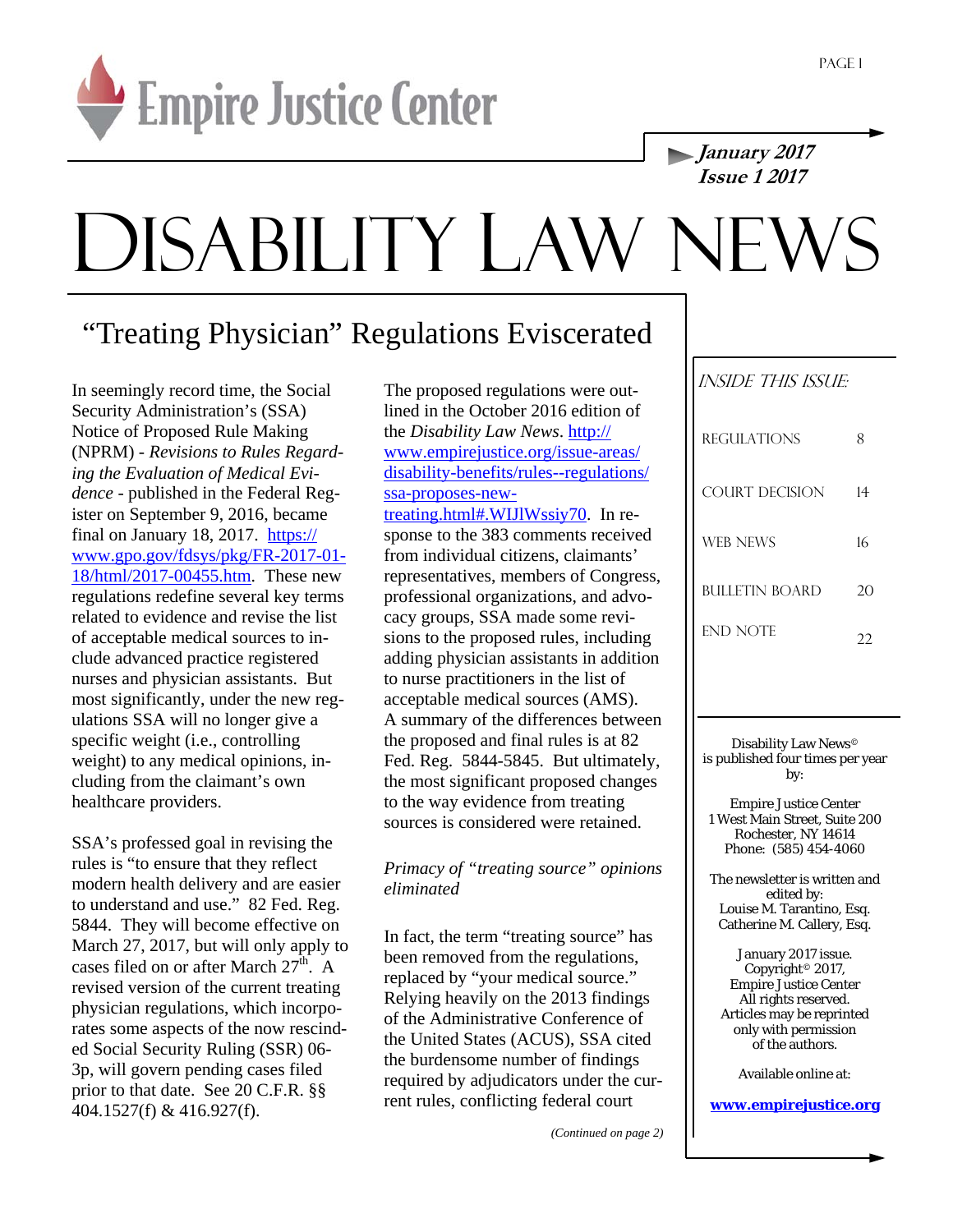#### *(Continued from page 1)*

perspectives, and the changing nature of the primary healthcare system as justification for the proposed changes. According to SSA, changes in how people receive primary care have undermined the presumption that a claimant's sole treating physician has the longitudinal knowledge and unique perspective objective medical evidence alone cannot provide.

SSA's response to public comments "recogni[zed] that an individual's own medical source may have a unique perspective of an individual's impairments." 82 Fed. Reg. 5857. And SSA admitted that under 20 C.F.R. §§ 404.1520c & 416.920c, the "final rules also continue to allow an adjudicator to consider an individual's own medical source's medical opinion to be the most persuasive medical opinion if it is both supported by relevant objective medical evidence and the source's explanation, and is consistent with other evidence" 82 Fed. Reg. 5853. But the value of opinions from treating sources is no longer acknowledged in the regulations themselves.

### *Weighing of evidence replaced by consideration of "persuasiveness"*

Rather than weighing medical evidence from various sources, with special recognition of the intrinsic value of evidence from treating sources, SSA will now "consider" the "persuasiveness" of opinions from *all* medical sources. According to the preamble to the NPRM, SSA believed its current rules used "weigh" and "weight" in several confusing ways. The new regulations use the term "persuasiveness" instead of "weight," and "consider" instead of "weigh." See Preamble to the September 2016 NPRM at 81 Fed. Reg. 62574. According to SSA in response to comments, the current regulations did not specify specific weights, other than "controlling." As a result, adjudicators used a variety of terms, such as significant, great, little, more, and less. SSA hopes to avoid this confusion by having adjudicators focus on how persuasive they find opinions. 82. Fed. Reg. 5858. But is unclear how adjudicators, in rendering a "minimum level of articulation" required by the new regulations, will define or describe "persuasive."

#### *Opinions of all medical sources will be considered*

On a positive note, in response to comments, SSA revised the proposed rules to reflect that "all medical sources" will include medical sources that are not acceptable medical sources. Per 20 C.F.R. §§ 404.1502 & 416.902, the definition of "medical source" is "an individual who is licensed as a healthcare worker by a State and working within the scope of practice permitted under State or Federal law…" According to SSA's response to comments, the definition includes licensed mental health care providers. 82 Fed. Reg. 5847. So, for example, although SSA refused to include Licensed Clinical Social Workers in its final definition of "acceptable medical sources," adjudicators will be required to consider the persuasiveness of their opinions under new 20 C.F.R. §§ 404.1520c & 416.920c. Objective evidence from non AMSs still can not be used to establish a "medically determinable impairment" (MDI) under 20 C.F.R. §§ 404.921 & 416.1521; their opinions as to functional limitations, however, will be "considered," but not accorded any extra weight. This definition would presuma-

bly apply to physical therapists and chiropractors as well. (SSA claims this change will also allow it to select an individual's own medical source, regardless of AMS status, as a preferred source to conduct consultative examinations. 82 Fed. Reg. 5847.)



#### *Factors for considering "persuasiveness"*

How will SSA consider the "persuasiveness" of all these medical opinions, including those from a claimant's own medical sources, as well as prior administrative opinions from SSA's medical and psychological consultants (MCs & PCs)? It will use several factors, with "relationship with the claimant" subsidiary to what SSA deems as the two most important factors: supportability and consistency. See 20 C.F.R. §§ 404.1520c(a) & 416.920c(a).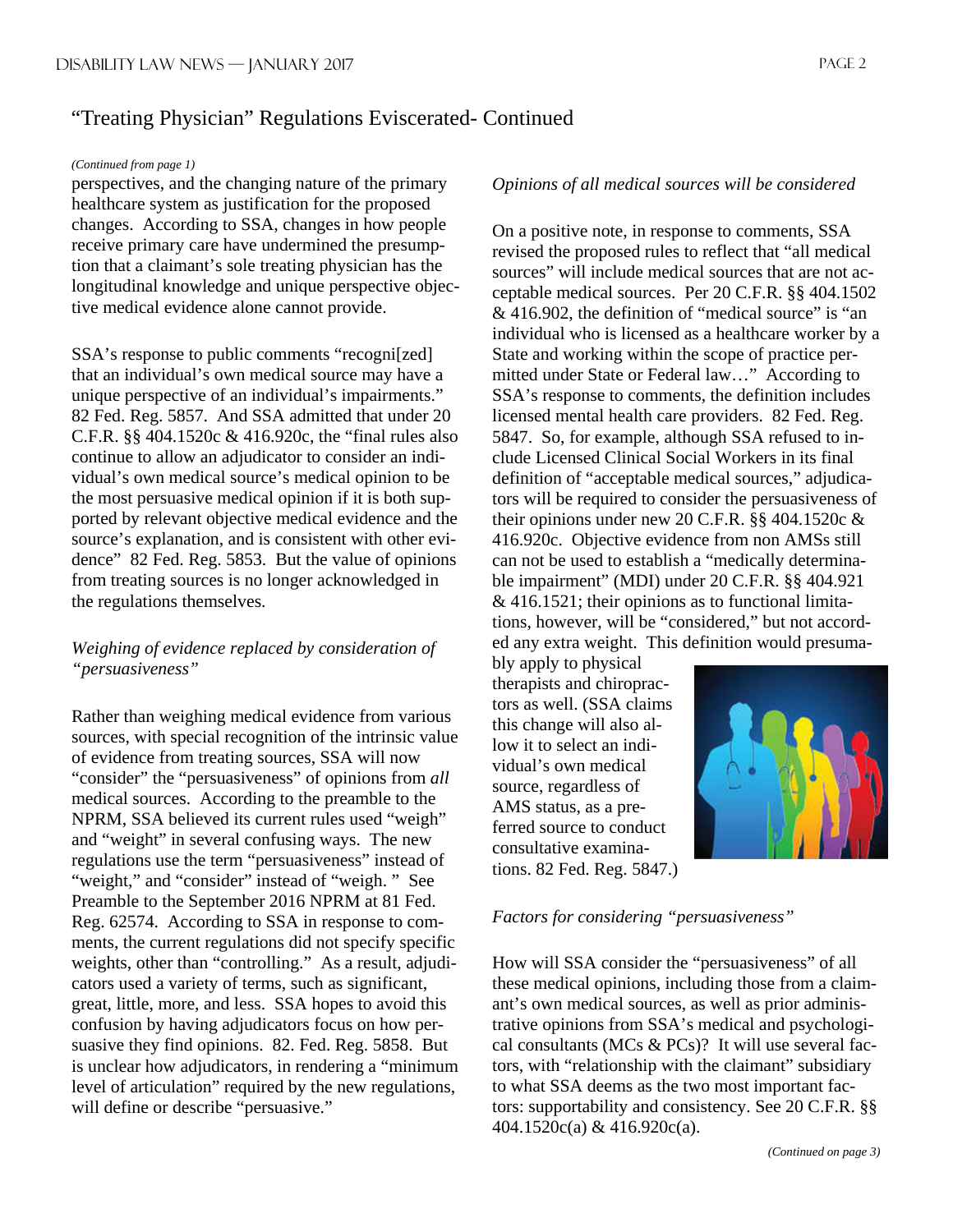#### *(Continued from page 2)*

The factors, in order of importance, are: 1) supportability; 2) consistency; 3) relationship with the claimant, combining the current examining and treatment factors; 4) specialization; and 5) other factors, which include familiarity with other evidence in the claim or an understanding of disability policies and evidentiary requirements. 20 C.F.R.  $\S$ § 404.1520c(c) & 416.920c(c). SSA admitted determining "consistency" might be challenging in certain claims, but refused to clarify what consistency means beyond acknowledging its use in the regulations is "the same as the plain language and common definition." 82 Fed. Reg. 5854. According to SSA, it "includes consideration of factors such as whether the evidence conflicts with other evidence from other medical sources and whether it contains an internal conflict with evidence from the same medical source." *Id*.

But SSA also acknowledged "that the symptom severity of some impairments may fluctuate over time, and we will consider the evidence in the claim that may reflect on this as part of the consistency factor as well." 82 Fed. Reg. 5854. SSA also acknowledged "that evidence from a medical source who has a longstanding relationship with a claimant may contain some inconsistencies over time due to fluctuations in the severity of an individual's impairments." SSA plans to include the extent to which such inconsistencies should be taken into consideration in its training to adjudicators. *Id*.

The proposed regulations had listed familiarity with the entire record and understanding of SSA policy as separate factors. The final version of the regulations combines them as "other factors," so as not to appear that SSA favors SSA's medical and psychological consultants (MCs & PCs) opinions. 82 Fed. Reg. 5857. SSA also revised the proposed rules to recognize that new evidence submitted after the MC or PC has rendered an opinion might make the opinion "more or less persuasive."  $20$  C.F.R.  $\S$ § 404.1520c(c)  $(5)$  & 416.920c(c)(5).

Of note, all of the factors except relationship specifically refer to persuasiveness. For example, the more supportable and consistent an opinion is, the more

persuasive it will be. Or the opinion of a specialist may be more persuasive. In contrast, the factors under the relationship category are simply listed, and include length of relations, frequency of examinations, purpose and extent of treatment relationship, and examining relationship. 20 C.F.R. §§ 404.1520c  $(c)(3)$  & 416.920 $c(c)(3)$ .

#### *How will factors be "articulated"?*

How the factors are "considered" will be "articulated" by the adjudicator. What do "consider" and "articulate" mean? In response to a comment, SSA declined to replace "consider" with "evaluate." Ac-

cording to SSA, "consider" is easily distinguishable from "articulate." "Adoption of the term 'evaluate' could imply a need to provide written analysis, which is not what



we intend." 82 Fed. Reg. 5855. "Articulate," on the other hand, does seem to imply a written analysis. 20 C.F.R. §§ 404.1520c(b) & 416.920c(b) requires adjudicators "to articulate in our determination or decision how persuasive we find all the opinions." SSA revised 20 C.F.R. §§ 404.1520c(b)(1) & 416.920c(b)(1) to provide that adjudicators will articulate how they considered medical opinions, rather than merely consider them. It "expect<sup>[s]</sup> that the articulation requirements in these final rules will allow a subsequent reviewer or a reviewing court to trace the path of an adjudicator's reasoning." 82 Fed. Reg. 5858.

But SSA left intact the provisos that adjudicators are not required to articulate individually how they considered each medical opinion when a medical source provides multiple opinions. 20 C.F.R. §§ 404.920c (b)(1)  $\&$  416.1520c(b)(2). Nor are adjudicators required to explain how they considered the other factors besides consistency and supportability when they articulate their consideration of medical opinions. 20 C.F.R. §§ 1520c(b)(2) & 416.920c(b)(2). Those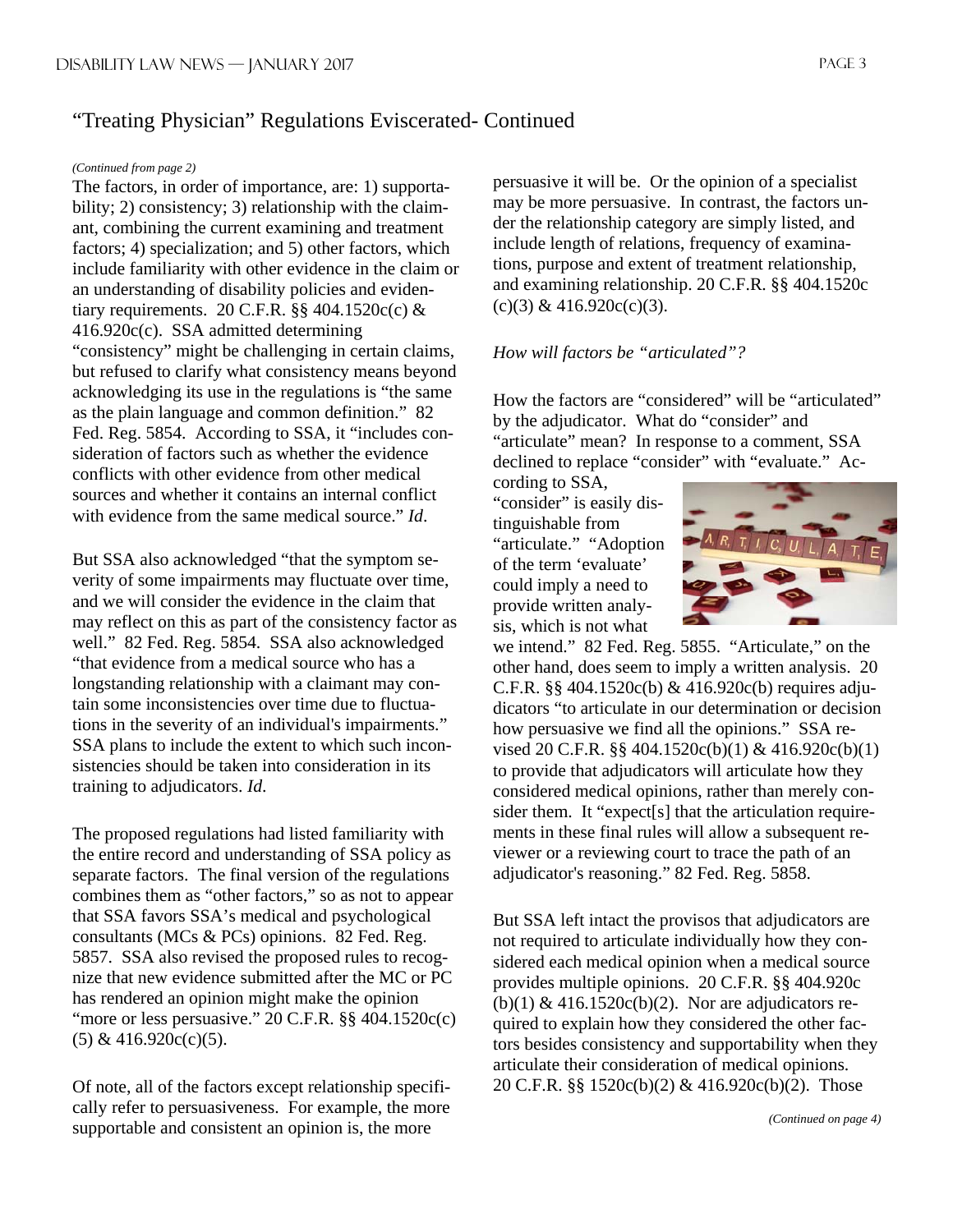#### *(Continued from page 3)*

other factors, including relationship with claimant, must be articulated only if there are two or more conflicting but equally persuasive medical findings on the same issue that are equally well-supported and consistent. 20 C.F.R. §§ 404.1520c(b)(3) & 416.920c (b)(3). According to SSA, "it is not administratively feasible for us to articulate how we considered all of the factors for all of the medical opinions and prior administrative findings in all claims." 82 Fed. Reg. 5856.

Adjudicators will also be relieved of articulating how evidence from nonmedical sources was considered. Adjudicators will have discretion as whether they even have to discuss such opinions. 20 C.F.R. §§ 404.1520c(d) & 416.920c(d). Nonmedical sources include the claimant, educational personnel, social welfare agency personnel, and family members, caregivers, friend, neighbors, employers, and clergy. 20 C.F.R. §§ 404.1502 & 416.902. SSA did acknowledge in response to comments, however, that these nonmedical source "can provide helpful longitudinal evidence about how an impairment affects a person's functional abilities and limitations on a daily basis," especially in claims for child disability. 82 Fed. Reg. 5851. It refused, however, to give controlling or other weight to opinions from teachers. 82 Fed. Reg. 5858. But as noted above, claims filed before March 27, 2017, will be reviewed under the revised 20 C.F.R. §§ 404.1527(f) & 416.927(f). The new subsection incorporated the factors from the now rescinded SSR 06-3p for evaluating evidence from nonmedical sources.

#### *Additions to List of Acceptable Medical Sources*

In addition to these major changes on how opinion evidence is evaluated, the regulations revise and reorganize other existing regulations and Social Security Rulings (SSRs). As noted above, SSA has revised the rules for determining acceptable medical sources, now including nurse practitioners (Licensed Advance Practice Registered Nurses) and physician assistants, as well as audiologists. 20 C.F.R. §§ 404.1502 & 416.902.

#### *Objective Medical Evidence*

Objective medical evidence now includes signs *or* laboratory findings, or both, rather than the current signs *and* laboratory findings. 20 C.F.R. §§ 404.1502 & 416.902; 20 C.F.R. §§ 404.1513(a)(1) & 416,913 (a)(2). Of note, symptoms, diagnoses, and prognoses are not considered opinion evidence, but moved to the category of "other medical evidence." 20 C.F.R. §§ 404.1513(a)(3) & 416.913(a)(3). Administrative findings of fact and medical opinions from state agency medical and psychological consultants, other than ultimate determinations as to disability, are considered "prior administrative medical findings." 20 C.F.R. §§ 404.1513(a)(4) & 416.913(a)(4). SSA revised its proposed regulations to clarify that this term refers only to prior findings in a current claim. "These final rules do not affect our current policies about res judicata" effects of findings from earlier, separate claims. 82 Fed. Reg. 5852. Prior findings from current claims are considered under the same factors used to consider other medical opinions discussed above. New 20 C.F.R. §§ 404.1513a(b) & 416.913a(b) provide that evidence from state agency medical or psychological consultants must be considered by Administrative Law Judges (ALJ) under the opinion regulations discussed above, but ALJs are not required to adopt any prior administrative findings. See also 20 C.F.R. §§ 404.1520b(c)(2) & 416.920b(c)(2).

#### *Decisions of Other Governmental Agencies*

The new regulations rescind the provisions of SSR 06-3p related to decisions by other agencies. Decisions by other governmental agencies and nongovernmental entities are specifically categorized as "evidence that is inherently neither valuable nor persuasive." 20 C.F.R. §§ 404.1520b(c) & 416.920b(c). See also 20 C.F.R. §§404.1504 & 416.904. SSA addressed this issue extensively in the Preamble to the September Notice of Proposed Rule Making (NPRM) and in discussing the comments. Of note, two commenter questioned whether such decisions would have to be submitted under the "all evidence rules" at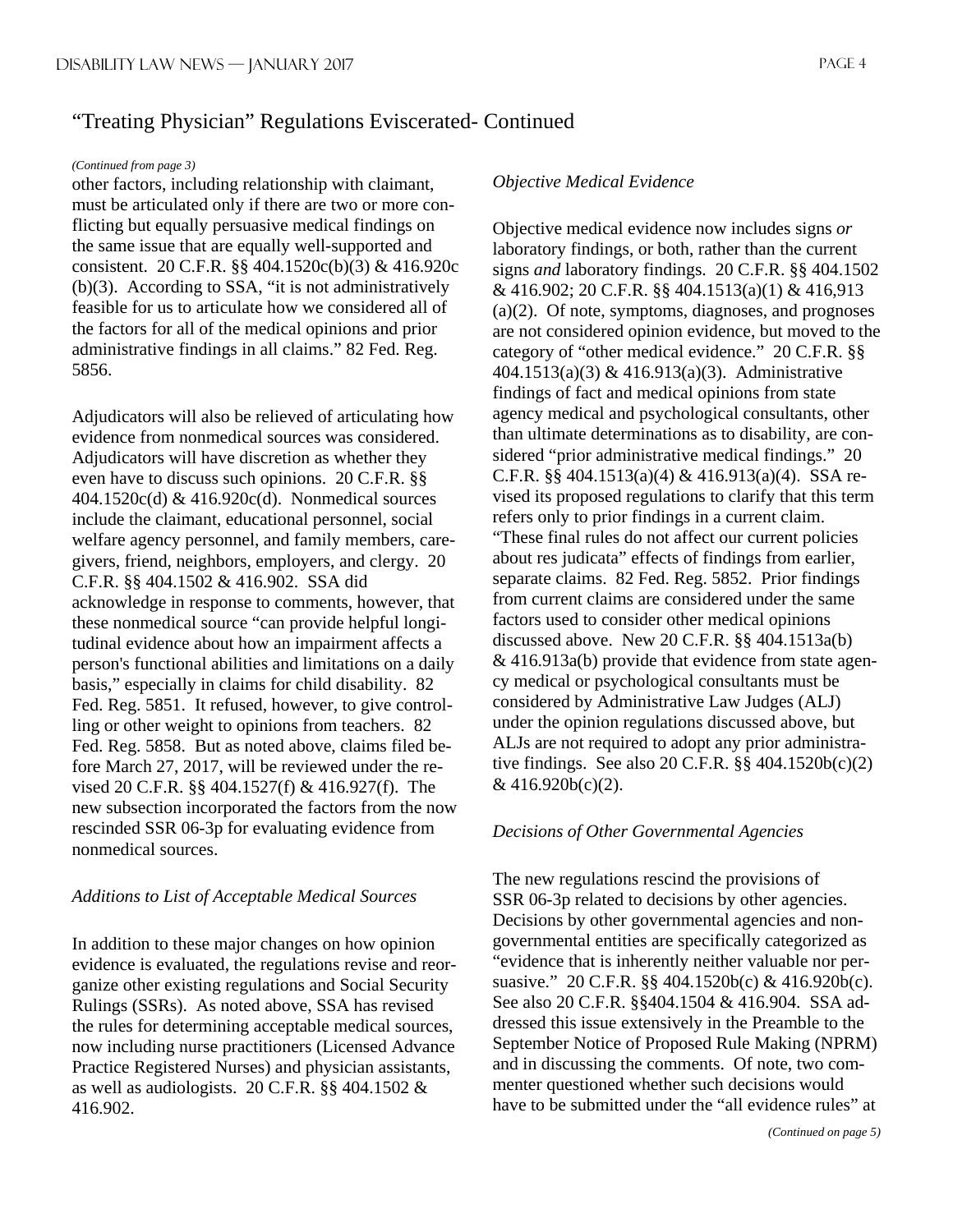#### *(Continued from page 4)*

20 C.F.R. §§ 404.1512(a) & 416.912(a). SSA "clarified" this issue, responding that the decision "may not relate to whether or not an individual is blind or disabled under our rules." Adjudicators nevertheless will consider the relevant underlying supporting evidence. 82 Fed. Reg. 5849.

#### *Other Inherently Non-persuasive Evidence*

Other evidence inherently neither valuable nor persuasive includes statement reserved to the Commissioner. 20 C.F.R. §§ 404.1520b(c)(3) & 416.920b(c) (3). This includes statements that (i) a claimant is disabled or unable to work, (ii) has a severe impairment, (iii) satisfies the durational requirement, or (iv) meets or equals a listing; (v) define residual functional capacity (RFC) in SSA programmatic terms, (vi) RFC prevents the claimant from returning to past relevant work, or (vii) claimant does nor does not meet the requirements of the Medical-Vocational Guidelines.

#### *Medical Determinable Impairments (MDI)*

An MDI can only be established by objective medical evidence from an acceptable medical source (AMS). 20 C.F.R. §§ 404.1521 & 416.921. SSA has "clarified" that a medically determinable impairment (MDI) cannot be established by symptoms, diagnoses, or medical opinions. According to SSA in its Preamble to the NPRM, a diagnosis is not always reliable "because sometimes medical sources diagnose individuals without using objective medical evidence." 81 Fed. Reg. 62567.



#### *Medical and Psychological Consultants*

SSA amended several rules to conform to the Balanced Budget Amendment (BBA), which requires that medical consultants who review claims must be licensed physicians or psychologists.

#### *SSRs Rescinded*

SSRs 96 -2p, 96-5p, 96-6p, and 06-3p have been rescinded. But SSA plans to publish a new SSR outlining how ALJs and the Appeals Council would obtain evidence to make medical equivalency findings.

### *Effective Date*

As noted above, the regulations become effective on March 27, 2017. [As of the date of publication of this newsletter, it does not appear these regulations will be affected by the new administration's freeze on new regulations.] But the regulations will only apply to claims filed on or after March  $27<sup>th</sup>$ , so it may be some time before advocates begin to see their effect at the hearing level.

The current regulations will continue to apply to cases in the administrative pipeline and in U.S. District Court. SSA has, however, amended the current treating source regulations with a change that presumably will also take effect on March  $27<sup>th</sup>$  but will apply to cases in the pipeline. It has added 20 C.F.R. §§ 404.1527(f) & 416.927(f). According to SSA, these sections incorporate the provisions of SSR 06-3p, which will be rescinded on March  $27<sup>th</sup>$ . 82 Fed. Reg 5844. The new sections will govern the evaluation of evidence from non-acceptable medical sources and non-medical sources in pending claims. This category will include nurse practitioners and physician assistants, who will be considered "acceptable medical sources" only in claims filed on or after March 27, 2017.

There will be much for all of us to learn as we cope with this seismic shift. The Empire Justice Center will offer trainings in the near future. And we look forward to your insights and observations.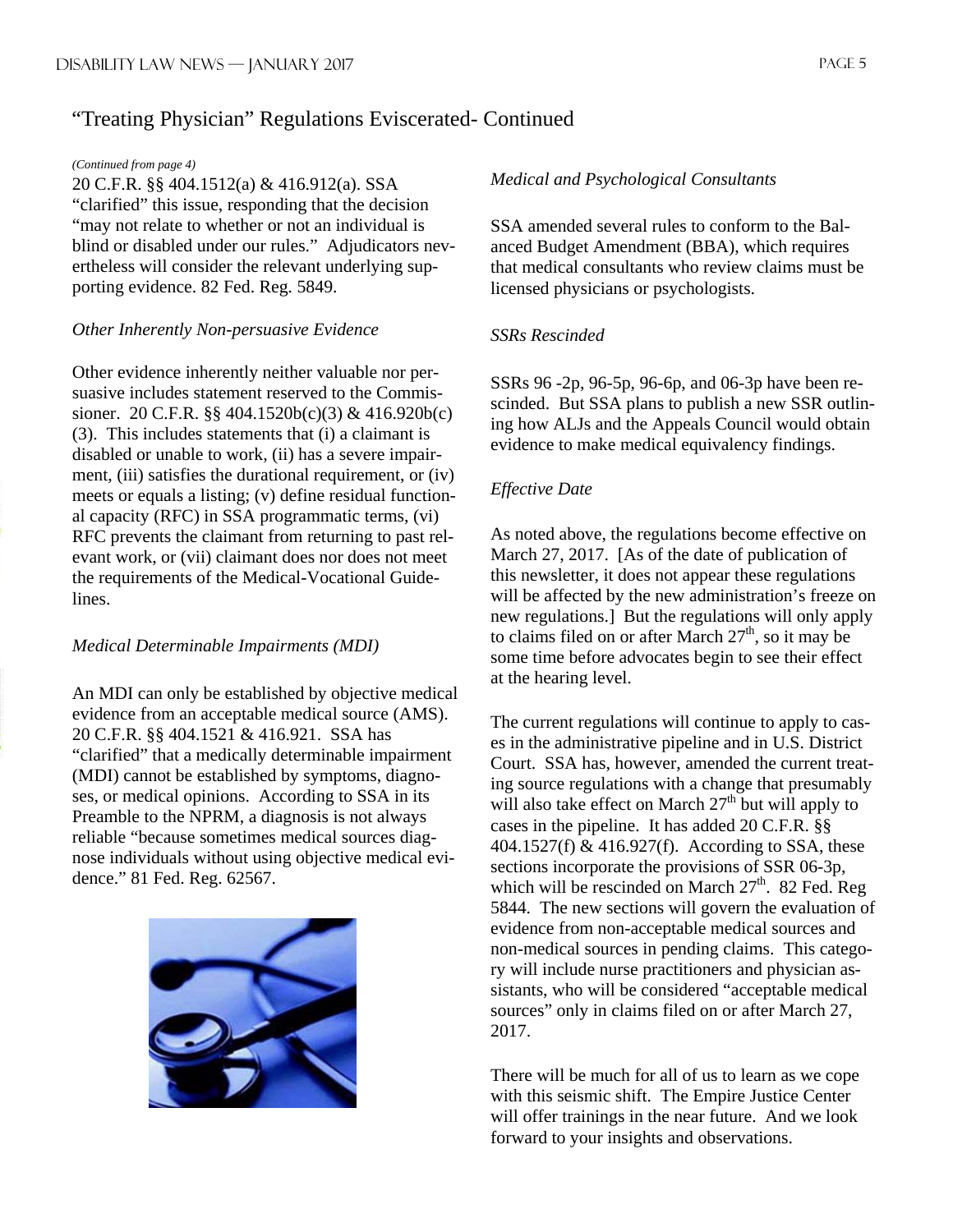## SSA Pays Small COLA for 2017

Monthly Social Security and Supplemental Security Income (SSI) benefits will increase 0.3 percent in 2017 due to a very small increase in the Consumer Price Index (CPI-W).

The monthly SSI federal benefit rate for an individual will go up \$2 to \$735; the monthly rate for a couple goes up \$3 to \$1,103. The New York supplement will continue at \$87 for individuals and \$104 for couples living alone; the living with others supplements remain at \$23 and \$46, respectively. A 2017 New York State SSI benefit chart is available at: http:// otda.ny.gov/policy/directives/2016/INF/16-INF-18- Attachment-1.pdf

Thanks to Jim Murphy of Legal Services of Central New York, SSI benefit charts from 1976 to 2015 are available at http://www.empirejustice.org/issue-areas/ disability-benefits/non-disability-issues/benefits-level -charts/ssi-benefit-levels-published.html.

With the small COLA, other of SSA's benchmarks also saw slight increases. Substantial Gainful Activity (SGA) threshold for Non-Blind has increased to \$1,170 per month. The SGA level for blind workers went to \$1,950. The Trial Work Period (TWP) threshold increased to \$840 per month (from \$810).

The quarter of coverage amount has increased to \$1,300. The maximum taxable earnings for OASDI (old-age, survivors and disability insurance) purposes went to \$127,200 in 2017.

Most beneficiaries will pay Medicare Part B monthly premiums of \$109.00 per month in 2017. Some higher earning beneficiaries will have higher premium rates. For more details, see http://www.medicare.gov/ your-medicare-costs/costs-at-a-glance/costs-atglance.html.

For SSA's Fact Sheet on 2017 Social Security Changes, see https://www.ssa.gov/news/press/ factsheets/colafacts2017.pdf.



## SSA Discontinues Paper Statements



On January 9, 2017, the Deputy Commissioner of the Social Security Administration's (SSA) Office of Communications released a blog detailing recent changes in SSA services. In a cost-saving step, SSA will mail fewer paper Social Security Statements. Paper statements will only be sent to people age 60 and over, who are not getting benefits, and do not have a **my Social Security** account. Per the Deputy Commissioner, this will reduce costs of processing and mailing paper statements by \$11.3 million in FY 2017.

http://blog.socialsecurity.gov/finding-value-and-my-social-security-in-light-of-budget-cuts/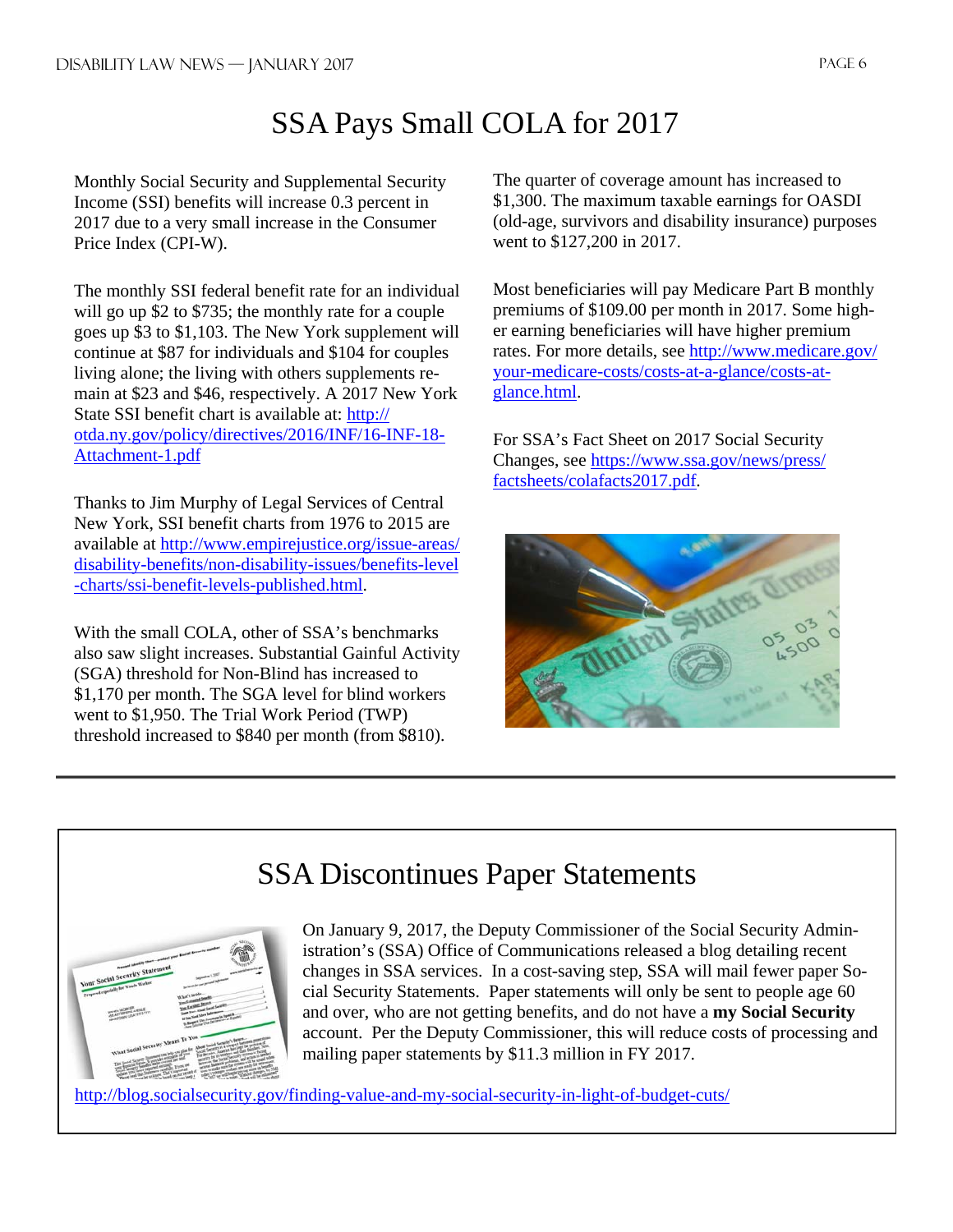## DAP Advocate Takes Major Steps

Long-time DAP stalwart David Ralph of the Elmira office of LawNY took some major steps last year. Last Spring, David married Linda and simultaneously announced his retirement. The WNYDAP Task Force celebrated both events at its August meeting, pictured below. Not surprisingly to those who know him, David has not quite retired. He is still toiling away, finishing up his cases and continuing to provide his clients with the thorough and dedicated representation that has characterized his practice. We are sorry to see David leave, as we have relied on him as our collective conscious. He has never failed to remind us not to be complacent when our client's most basic due process rights are in jeopardy. We will miss him, but wish him and Linda all the best as they explore other roads in "retirement."



## Changes Afoot at SSA

On Friday, January 20, 2017, Acting Commissioner of Social Security Carolyn W. Colvin resigned. Nancy A. Berryhill, Deputy Commissioner for Operations (DCO), will serve as Acting Commissioner based on SSA's succession plan.

The new Acting Commissioner has been with SSA for over 40 years. Prior to assuming the position of DCO, she was the Regional Commissioner of the Chicago region. She has held numerous management and technical positions in SSA. In one of her first acts as Acting Commissioner, Ms. Berryhill notified all SSA personnel of the hiring freeze imposed by the new president.

It remains unclear when a new Commissioner will be appointed by the president, or who that might be. The president's SSA transition team is apparently headed up by Mike Korbey, former senior advisor to the principal deputy commissioner at the Social Security Administration in George W. Bush's administration. Former Reagan Social Security Commissioner Dorcas Hardy, Former Social Security Inspector General Patrick O'Carroll, and former Social Security General Counsel David Black serve on the transition team, as does Tom Leppert, a former Republican mayor of Dallas. Several of these members have been known to support either partial privatization of Social Security and/or raising the retirement age.

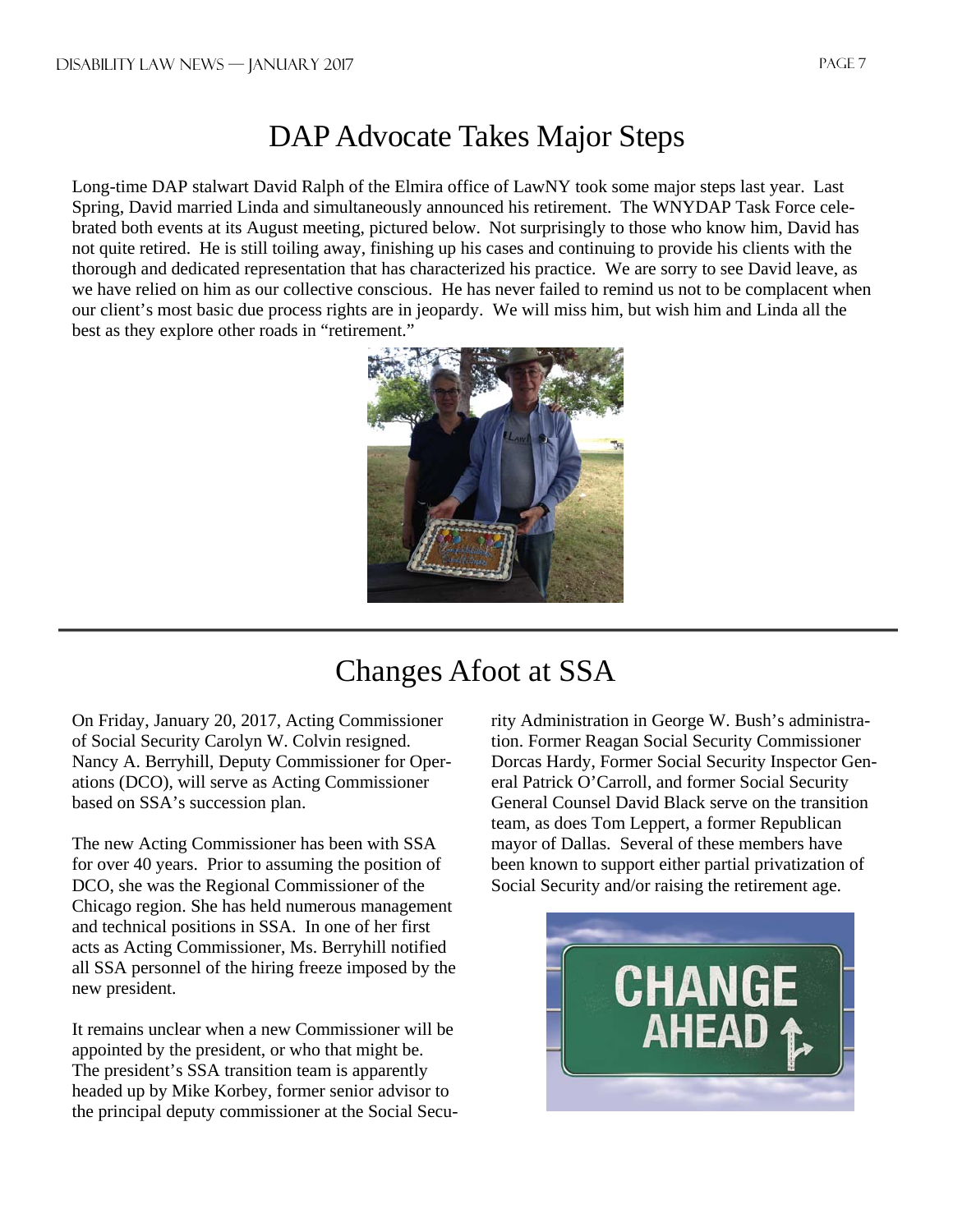# **REGULATIONS**

## Mental Impairment Listings Now In Effect

The Social Security Administration's (SSA) new Mental Impairment Listings went into effect on January 17, 2017. As we told you in the October 2016 *Disability Law News*, the revised Listings will be applied at all levels of administrative adjudication on the effective date. This means the new rules will be used by the Division of Disability Determination (DDD) at the initial determination level, the Administrative Law Judge (ALJ) at the hearing level, and the Appeals Council at the appeal level. Federal courts will be expected to review appeals under the rules in effect when the decisions were rendered. A court remand, however, will be governed by the new rules. https:// www.federalregister.gov/documents/2016/09/26/2016-

22908/revised-medical-criteria-for-evaluating-mentaldisorders.

We are curious as to what training decision makers at each level have received on the new Listings, and are trying to get that information. In the meantime, please let us know what you are seeing in your decisions on these cases.

How will the new listings affect disability recipients who were allowed with the old listings, (especially the now extinct 12.05(c)) on Continuing Disability Reviews (CDRs)? According to the current POMS, SSA will look at the old listing to determine medical improvement. If a claimant still meets an old listing, disability continues. https://secure.ssa.gov/poms.nsf/ lnx/0428015050. Thanks to Anthony Baer of LASN-NY, who asked and answered the question.

The Empire Justice Center has conducted a series of trainings on the new Mental Impairments Listings. If you missed one of the presentations, contact Kate or Louise for the materials, or visit http:// www.empirejustice.org/issue-areas/disability-benefits/ rules--regulations/new-mental-impairmentlisting.html#.WIojpcsiy70. And please be sure to let us know how you and your clients are faring under these new rules.

## Final Regulations on NICS Database Issued

SSA issued final rules implementing the National Instant Criminal Background Check System (NICS) Improvement Amendments Act of 2007. Under these final rules, which came out on December 19, 2016, SSA will report individuals to NICS who receive Title II or SSI benefits based on a finding that the individual's impairment meets or equals listing 12.00 and requires a representative payee. Inclusion on the NICS database restricts the individual's ability to purchase firearms and certain explosives. NOSSCR and other advocates opposed this designation, arguing these criteria are both over and under inclusive, as not determinative of an individual's propensity for violence. 81 Fed. Reg. 91702 (Dec. 19, 2016).



This final rule was effective on January 18, 2017. Compliance is not required until December 19, 2017.

https://www.gpo.gov/fdsys/pkg/FR-2016-12-19/pdf/2016-30407.pdf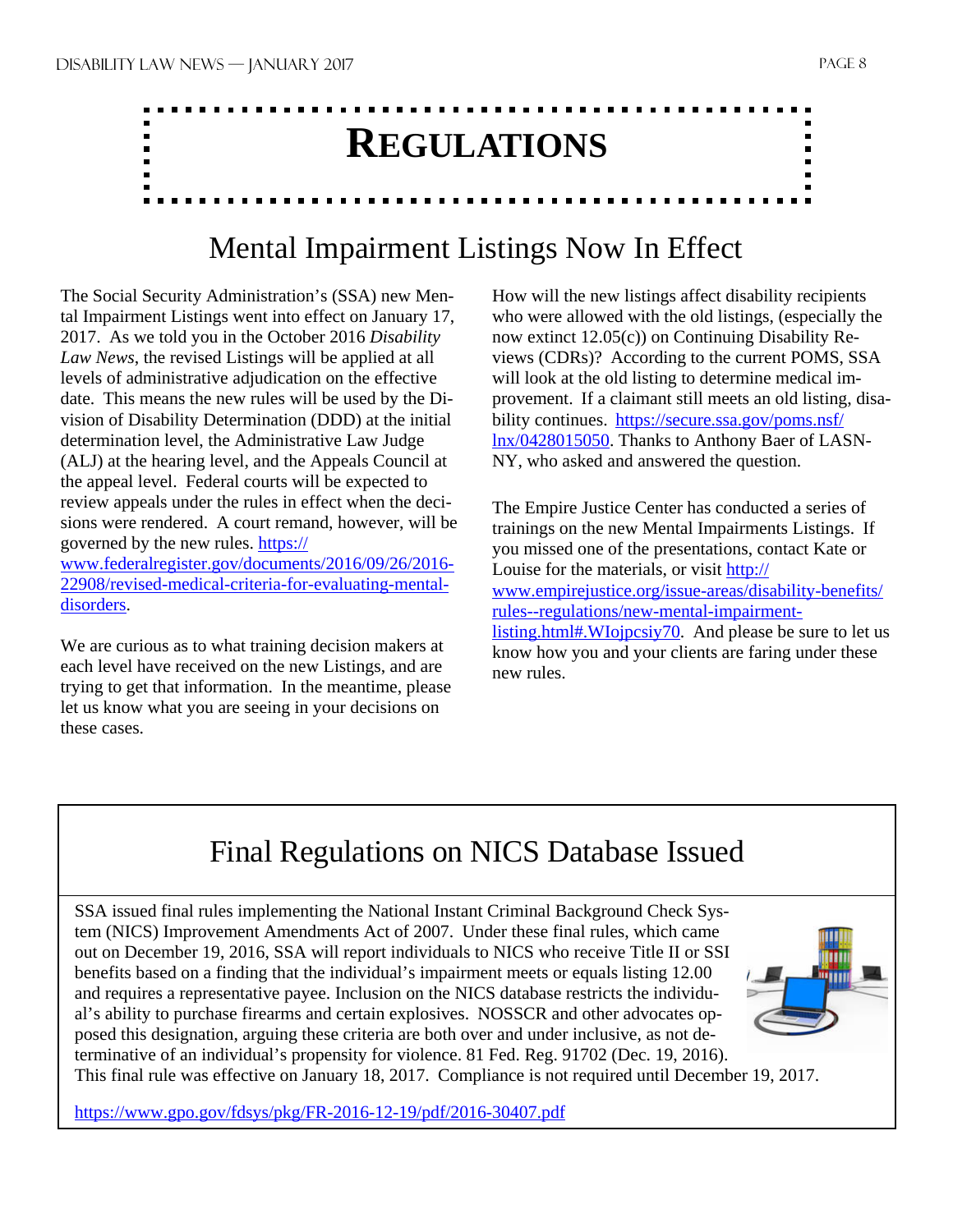## HIV Listings Finalized

In February 2014, and corrected in March 2014, SSA issued a Notice of Proposed Rulemaking for Listings 14.00 and 114.00, used to evaluate claims involving human immunodeficiency virus (HIV) infection in adults and children. On December 2, 2016, the agency issued final rules adopting the proposed Listings except for some changes incorporating comments. 81 Fed. Reg. 86915 (December 2, 2016). https:// www.gpo.gov/fdsys/pkg/FR-2016-12-02/pdf/2016- 28843.pdf. The final rules went into effect on January 17, 2017.

According to SSA, this final rule reflects the agency's program experience and advances in medical knowledge since the HIV listing was last comprehensively revised in 1993; recommendations from a report SSA commissioned from the Institute of Medicine; and comments received from medical experts and the public at an outreach policy conference and in response to an advance notice of proposed rulemaking and notice of proposed rulemaking.

SSA made the following changes in the final rule:

• Revised and expanded the introductory text to the immune system disorders body system for evaluating HIV infection for both adults (14.00) and children (114.00);

- Revised the introductory text for the digestive, hematological, skin, and cancer body systems to update other references to HIV infection;
- Revised the introductory text for evaluating functional limitations resulting from immune system disorders for adults and children;
- Created listings 14.11 and 114.11 for HIV infection;
- Removed criteria for HIV infection that no longer represent impairments that are of listing-level severity;
- Re-designated and revised current criteria under 14.11 or 114.11, as appropriate;
- Reserved listings 14.08 and 114.08, the current listings for HIV infection; and
- Added new criteria for both adults and children for evaluation of HIV infection under the listings.



## Correction Made to Expedite Reinstatement Revisions

Back on October 17, 2016, SSA revised the Expedited Reinstatement rules to allow a person to request reinstatement in the month s/he stops doing SGA instead of having to wait a month. The earliest effective reinstatement date remains the month following the last month in which SGA was performed. The revision is effective April 17, 2017. SSA made a technical correction to 42 C.F.R. § 404.1592f(a) to make it consistent with the revisions. The new text is also effective on April 17, 2017. 81 Fed. Reg. 7648 (Jan. 23. 2017).

https://www.gpo.gov/fdsys/pkg/FR-2017-01-23/pdf/2017-00076.pdf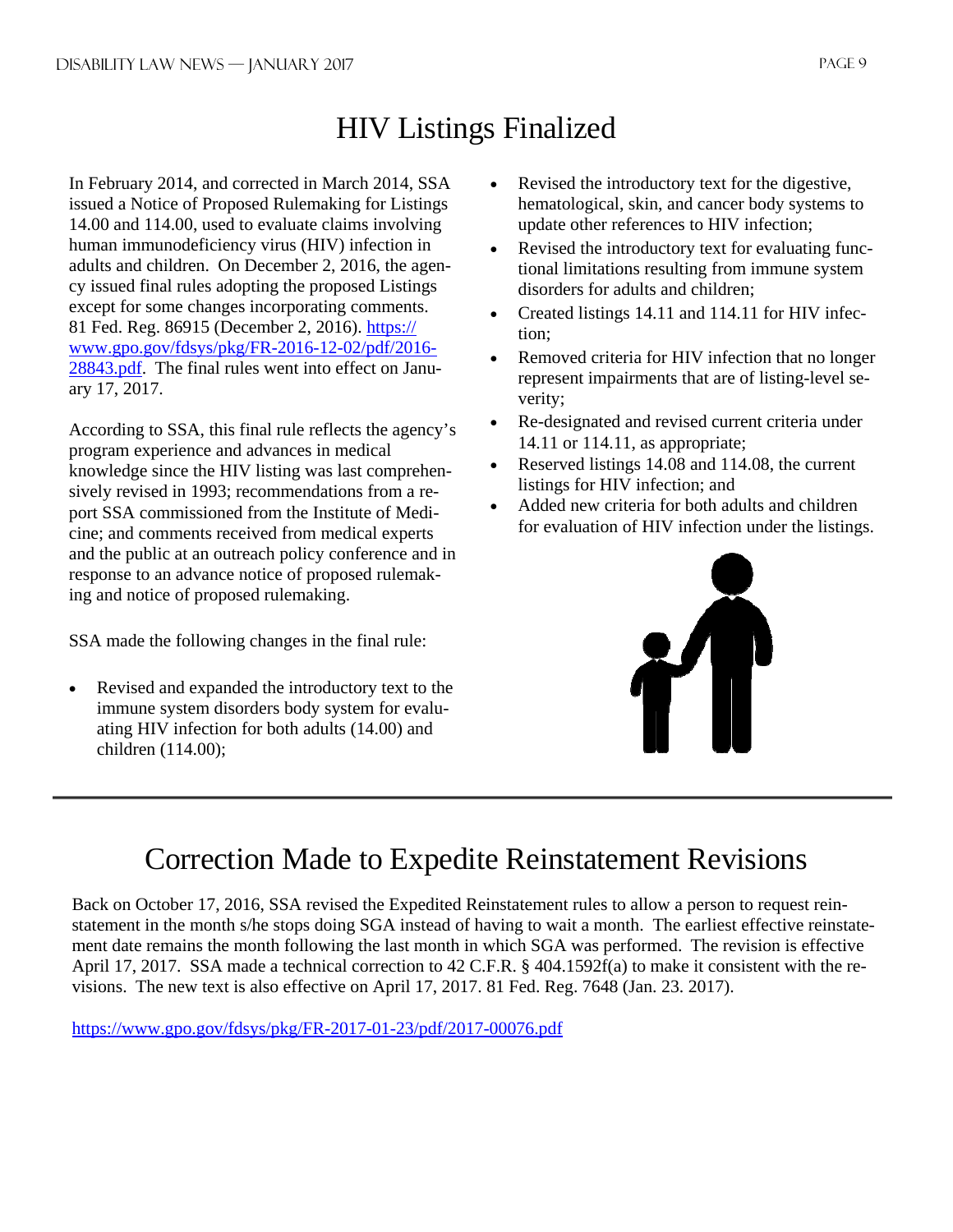## Five Day Requirement Finalized

In another example of the Social Security Administration (SSA) acting with amazing haste, it published its final "program uniformity" regulations on December 16, 2017. https://www.gpo.gov/fdsys/pkg/ FR-2016-12-16/pdf/2016-30103.pdf.

The July 2016 Notice of Proposed Rule Making proposed, among other things, closing the record five business days before a scheduled Administrative Law Judge (ALJ) hearing. The Empire Justice Center, a number of other advocacy organizations, and members of Congress voiced opposition to SSA's proposal. SSA, however, did not withdraw the five-day requirement.

SSA's ostensible goal in promulgating these changes is to "ensure national consistency in our policy and procedures and improve accuracy and efficiency in our administrative review process." 81 Fed. Reg. 09087. The changes will bring the rest of the nation in accord with practices in place in the Boston region (Region 1) for the past ten years. In implementing these new regulations, Part 405 of 20 C.F.R., which governed Region 1, has been removed.

Sections 404.935 & 416.1435 of 20 C.F.R. (Submitting evidence prior to the hearing before an administrative law judge) have been significantly revised. Claimants and their representatives must submit evidence, or inform SSA about it, at least five business days from the hearing, unless an exception applies. Unless an exception applies, the ALJ may decline to consider or obtain the evidence.

In response to comments, SSA revised the proposed regulation to clarify the circumstances described that would constitute good cause for a claimant or representative to submit evidence after the five-day deadline are not exclusive examples. The examples at 20 C.F.R. §§ 404.935(b)(3) & 416.1335(b)(3) include:

- serious illness.
- death or serious illness in the immediate family,
- important records were destroyed or damaged by fire or other accidental cause, or
- the claimant actively and diligently sought evidence from a source and the evidence was not received or was received less than five business days prior to the hearing.

In response to comments, SSA removed the phrase "through no fault of your own" from the last example "to reduce the evidentiary burden on claimants who are unable to produce evidence." 81 Fed. Reg. 90988. A claimant's physical, mental, educational, or linguistic limitation(s) preventing him or her from informing SSA about or submitting the evidence earlier could also constitute good cause. 20 C.F.R. §§ 404.935(b)(2) & 416.1435(b)(2).

In its commentary, SSA sought to reassure the public that these changes will not relieve adjudicators of their responsibility to make decisions based on the evidence presented at hearings. SSA argued the changes will promote both efficiency and fairness, citing experience in the Boston region. In response to many concerns raised by commenters, SSA reiterated the ability of ALJs to find exceptions to the requirement. It also claimed that responding to requests to submit evidence pursuant to one of the exceptions did not cause extra work in the Boston region. 81 Fed. Reg. 90989. In response to comments about "variances" in how ALJs in the Boston region applied similar rules, SSA promises to provide additional training to adjudicators and staff about applying the exceptions. 81 Fed. Reg. 90992.

SSA made several other changes to the proposed rule in response to comments. It amended 20 C.F.R. §§ 404.939 & 416.1439, 404.949 & 416.1449, and  $404.950(d)(2) \& 416.950(d)(2)$  to include exceptions to the deadlines for objecting to issues at a hearing, presenting written statements, and requesting subpoenas. Note that subpoenas must be requested at least *ten* business days before the hearing date, as opposed to the five-day time-frame in the current regulation. The five-day requirement does apply to objections to the issues and written statements. But SSA clarified that the five-day requirement only applies to prehearing written statements, not to post-hearing statements. 81 Fed. Reg. 90991. And SSA states that the exceptions could be relied upon to submit rebuttal evidence if an ALJ introduces new evidence at or after the hearing. *Id*.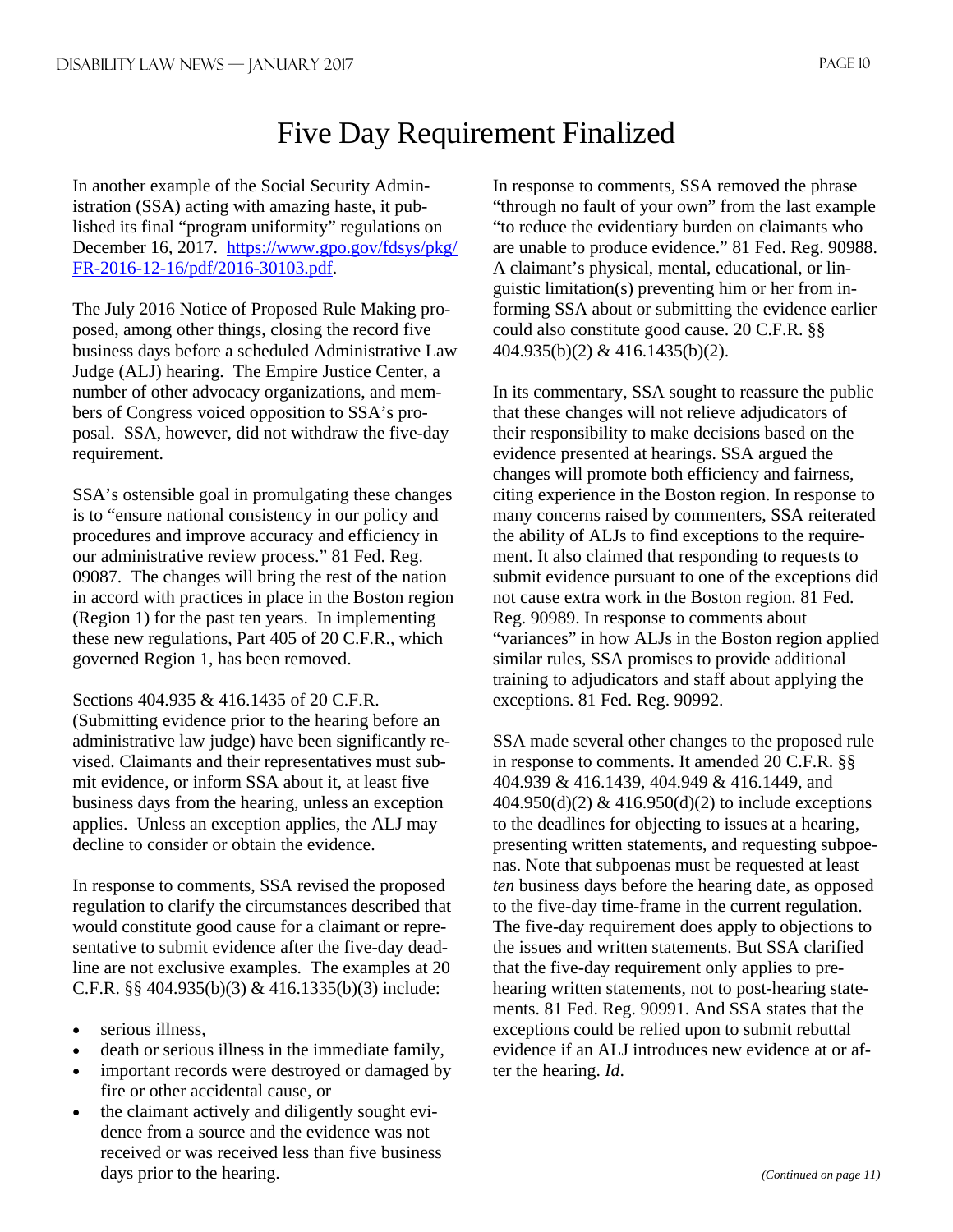## Five Day Requirement Finalized- Continued

#### *(Continued from page 10)*

SSA agreed with comments that hearing notices should provide at least *75 days* before a hearing rather than the 60 days in the proposed rule. 20 C.F.R. §§ 404.938 & 416.1438.

The new regulations also affect the Appeals Council. It will consider new and material evidence that relates to the period on or before the date of the hearing decision only if there is a reasonable probability the evidence would change the outcome of the hearing decision. 20 C.F.R. §§ 404.970(a)(5) & 416.1470(a)(5). The Appeals Council regulations have also been amended to provide the Appeals Council will only consider new evidence if the claimant shows good cause for not informing SSA or submitting it in accordance with 20 C.F.R. §§ 404.935 & 416.1435. See 20 C.F.R. §§ 404.970(b) & 416.1470(b). The good cause exceptions are repeated in the Appeals Council regulation.

SSA withdrew its proposed rules allowing the Appeals Council to conduct a hearing to develop evidence. SSA disagreed with commenters who argued there was no legal basis for this proposed change, but nonetheless decided to remove the proposed rule. According to SSA, the Appeals Council will continue to exercise its authority to develop evidence in accordance with 20 C.F.R. §§ 404.976(b) & 416.1446(b). 81 Fed. Reg. 90989.

Several other sections have been reorganized or revised to cross reference the new regulations.

These new regulations will undoubtedly create new burdens and hassles for advocates already struggling to get evidence in a timely fashion. Advocates should keep in mind, however, that *informing* the ALJ of new evidence within the time frame should be sufficient to comply with the new requirements. SSA states in its commentary: "In addition, we note that if a claimant informs an ALJ about evidence 5 or more days before the hearing, there would be no need for the ALJ to find that an exception applies, because the claimant notified us prior to the deadline." 81 Fed. Reg. 90990. Advocates will thus need to make sure they notify the ALJ in writing at least five days before the hearing that they anticipate receiving and submitting new evidence.

What is not clear, however, from the regulations and commentary is what procedures will be followed if an ALJ refuses to accept evidence proffered or finds it is not material. Section 404.951(b) (Contents of the official record) refers to, *inter alia*, "any additional evidence or written statements that the administrative law judge admits into the record under §§ 404.929 and 404.935." (See also 20 C.F.R. § 416.1451(b)). Does evidence an ALJ excludes under the five-day requirement or rules as not material become part of the official record? Query whether uploading the evidence into ERE will secure it as part of the record? Advocates will need to make any disputes about the admission of evidence clear on the record to preserve the issue for appeal.

The new rules became effective on January 17, 2017. According to the notice, however, "compliance is not required until May 1, 2017." Please keep us informed, come May, of how ALJs are implementing this new five-day requirement.

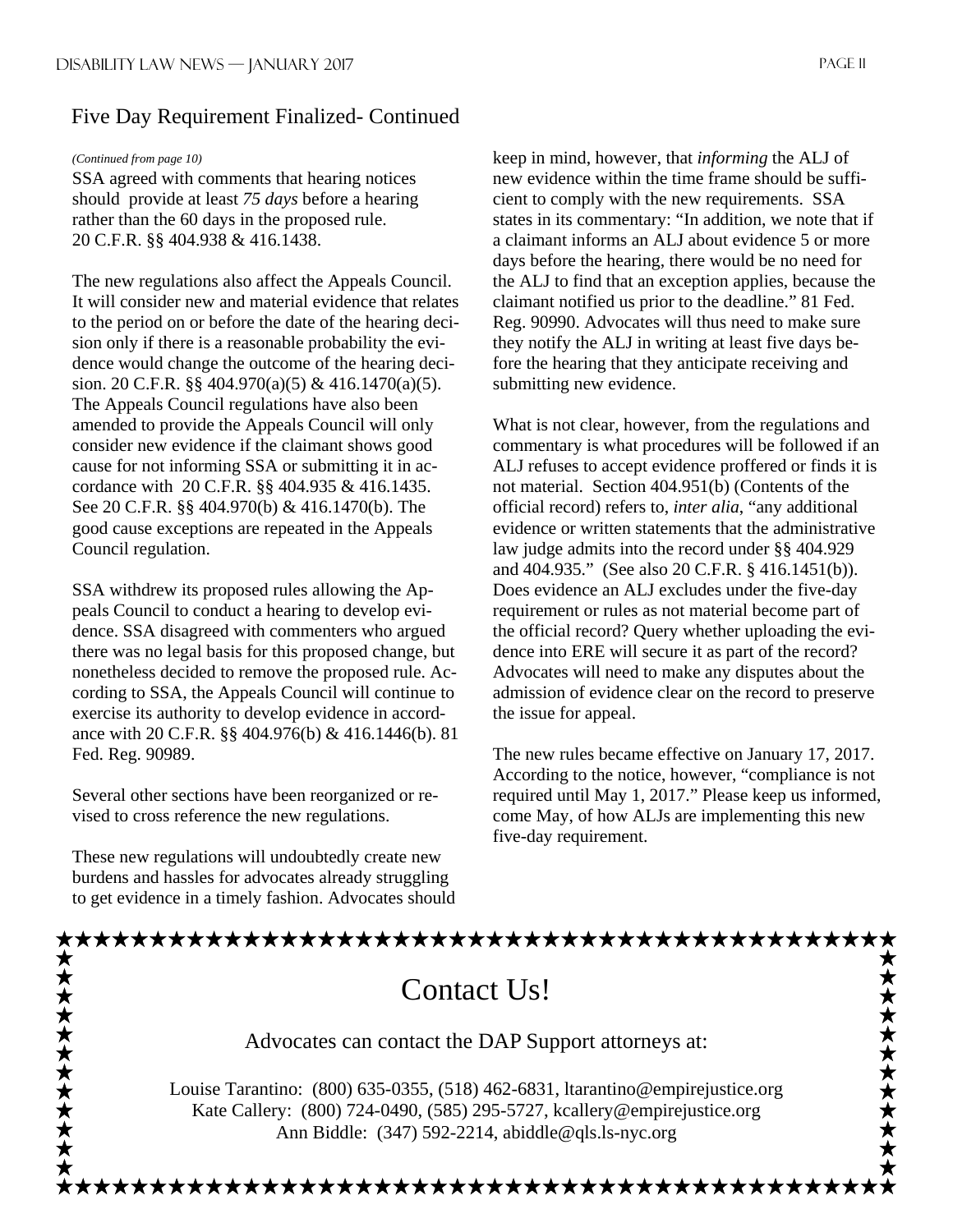## QDD and CAL Authority Continues

The Bipartisan Budget Act of 2015 (BBA) requires termination of the "single decision-maker" (SDM) authority for State Agencies (DDD in NY) making initial and, where applicable, reconsideration disability determinations. The "single decision maker" is referred to as a "Disability Examiner" and has no medical qualifications. The BBA required SSA to stop this test of decision making options and involve a medical professional.

Back on August 25th, SSA announced it will terminate the single decision maker test by December 28, 2018. SSA recently announced it is extending the authority for Disability Examiners to issue Quick Disability Determination (QDD) and Compassionate Allowance (CAL) approvals until December 28, 2018. The authority otherwise would have expired November 11, 2016. SSA promises this will be the final extension,

explaining that it cannot extend it further because of the BBA prohibition on the single decision maker test. 81 Fed. Reg. 73027 (Oct. 24, 2016).

https://www.gpo.gov/fdsys/pkg/FR-2016-10-24/ pdf/2016-25565.pdf

This is not a change to the QDD and CAL programs, which are intended to encourage State Agency reviewers to prioritize disability benefits claims that exhibit compelling circumstances, and allow them to cut certain procedural decision-making steps when the conclusions for those steps are clear from the outset, thus getting benefits into the hands of the most severely disabled with relative speed.

## Proposed Rule on Attorney Conduct Withdrawn

On January 9, 2017, SSA withdrew its set of proposed final regulations on Revisions to Rules of Conduct and Standards of Responsibility for Appointed Representatives from review by the Office of Management and Budget. https://www.reginfo.gov/public/do/eoDetails?rrid=127107. The proposed regulations were summarized in the October 2016 edition of this newsletter.

This does not mean that this proposal is dead. It can be resubmitted by SSA after the change of administration, with or without change. The proposed rules can be found at https://www.gpo.gov/fdsys/pkg/FR-2016-08-16/ pdf/2016-19384.pdf#page=1.

## Send Us Your Decisions!

Have you had a recent ALJ or court decision that you would like to see reported in an upcoming issue of the *Disability Law News?*

We would love to hear from you!

Contact Kate Callery, kcallery@empirejustice.org and /or Louise Tarantino, ltarantino@empirejustice.org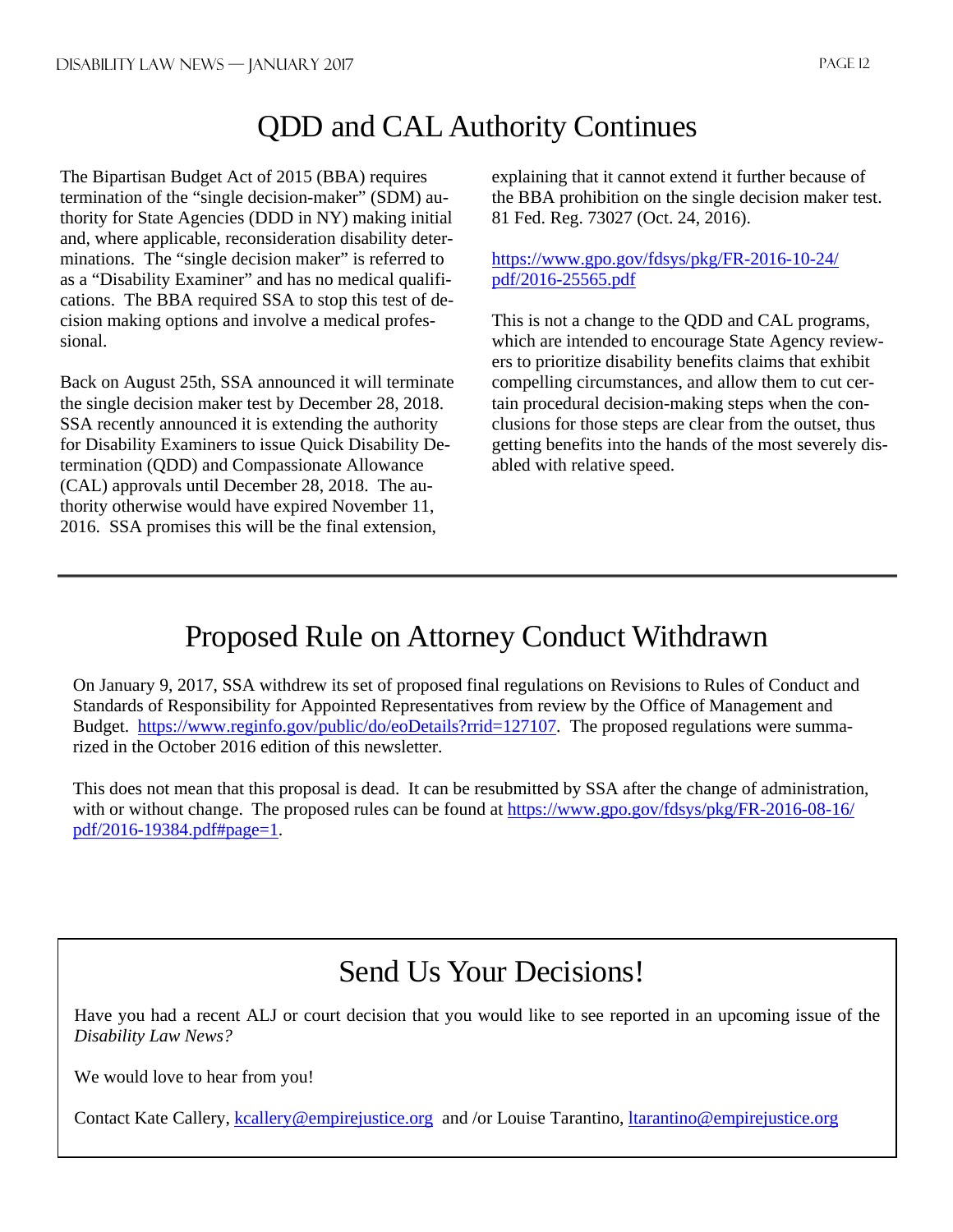## iAppeals: A Rival to iTunes?

In December 2016, the Social Security Administration (SSA) added a piece to its online service. "iAppeals" allows individuals to file a request for reconsideration or a request for hearing for nonmedical/non-disability related issues. This means that those who want to appeal a decision by SSA to reduce or suspend their Supplemental Security Income (SSI) benefits, or who want to appeal an overpayment decision by SSA, can use the iAppeals system to file their appeals.

The website to start a non-medical appeal is https:// secure.ssa.gov/iApplNMD/start.

The claimant or a third party, including an appointed representative acting on the claimant's behalf, may access the iAppeals non-medical system to file an appeal on a non-medical issue. Using the iAppeals non-medical system to file such an appeal can have the benefits of filing the appeal quickly without having to go into a local SSA office if a deadline is approaching, and of having a record of exactly when the appeal was filed. We are hopeful that use of the iAppeal process will decrease the number of appeals lost, and increase the likelihood of an appeal being processed, and of aid continuation being provided, where appropriate.

New sections of the Program Operations Manual System (POMS) were released with more information about the iAppeals non-medical appeals process. Those sections include SI 04005.040, iAppeals Non-Medical for Title XVI (for SSI benefits),

### https://secure.ssa.gov/apps10/poms.nsf/

lnx/0504005040 and GN 03101.127, iAppeals Non-Medical – General and Title II Instructions, https:// secure.ssa.gov/apps10/poms.nsf/lnx/0203101127 .

This change is consistent with SSA's push to allow claimants to better manage their cases online. For example, in December 2016, SSA launched a new service for *my* Social Security account holders where the public can check on the status of an application for benefits or an appeal. This new addition will provide detailed information about retirement, disability, survivors, Medicare, and Supplemental Security Income claims and appeals filed either online at socialsecurity.gov or with a Social Security employee.

The service will provide important information about a claim or appeal, including:

- Date of filing;
- Current claim location;
- Scheduled hearing date and time;
- Re-entry numbers for incomplete applications;
- Servicing office location; and
- Claim or appeal decision.

## Colvin Out; Berryhill In

As reported in this newsletter, Nancy A. Berryhill is the new Acting Commissioner of Social Security. She should be named as defendant in newly filed U.S. District Court appeals. Pending lawsuits naming former Acting Commissioner Colvin are covered by §25(d) of the Federal Rules of Civil Procedure, which provides that a successor public officer is automatically substituted as a party. The court may order substitution at any time, but the absence of such an order does not affect any substantial rights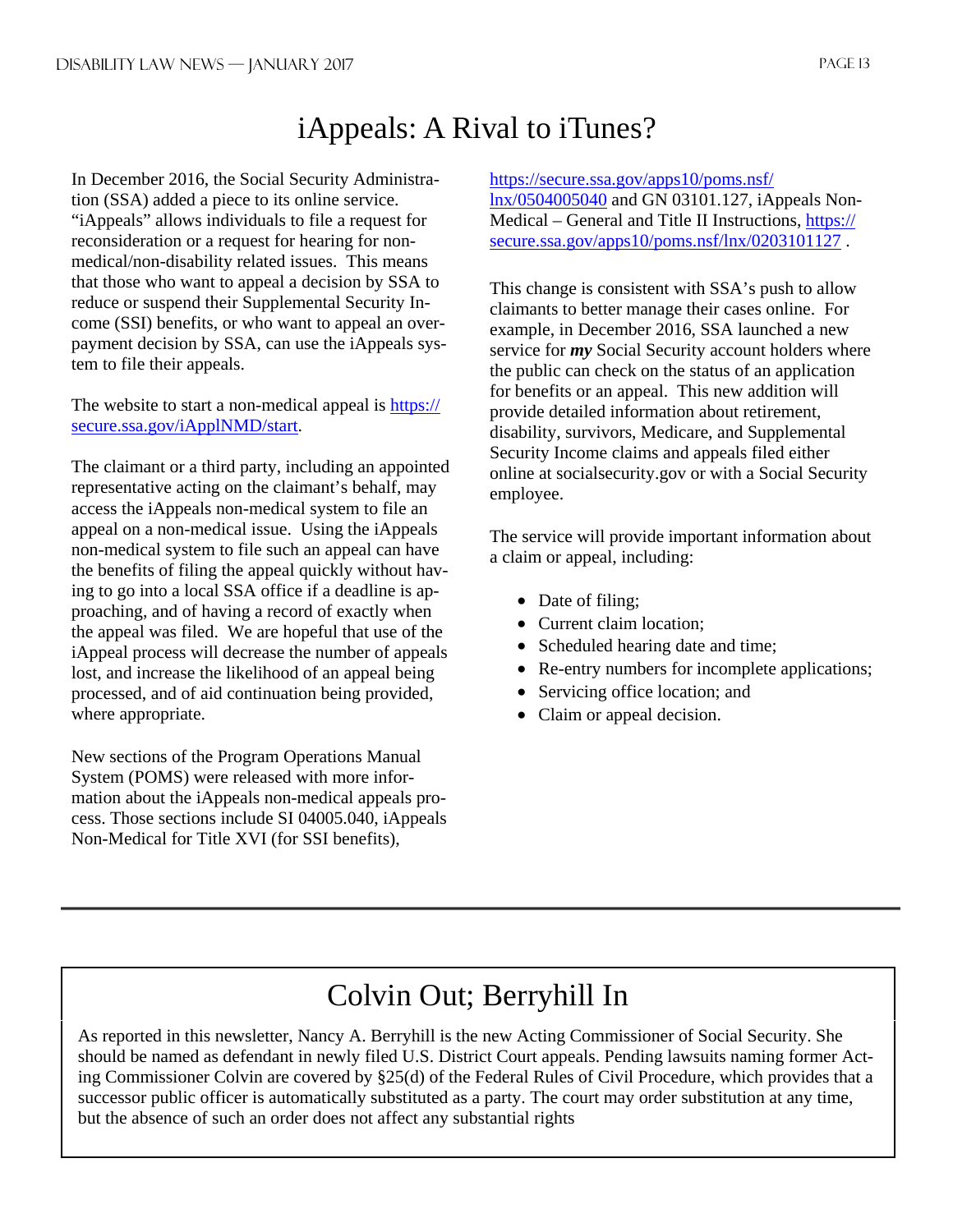# **COURT DECISIONS**

## Second Circuit Reverses on Duration Issue

In *Cutter v. Colvin* --- Fed.Appx. ---- , 2016 WL 7234685 (2d Cir. Dec. 14, 2016), Mr. Cutter appealed an unfavorable district court decision addressing the preclusionary effect of substantial gainful activity (SGA) in a disability determination. Mr. Cutter did not dispute that he engaged in a seven-month span of temporary employment, which counted as "substantial gainful activity." He also did not dispute that he failed to meet the necessary requirement of 12 -months of continuous disability, or that he should be labeled as "not disabled" for that time period. Instead, Mr. Cutter argued the court failed to consider whether, after leaving his job and therefore terminating all substantial gainful activity, Mr. Cutter's cognitive impairments "could be expected to last for a continuous period of not less than 12 months," potentially rendering him disabled under the Act. [42 U.S.C. § 423(d)(1)(A)].

The Second Circuit vacated and remanded the decision of W.D.N.Y. Judge Curtin, since Mr. Cutter's temporary employment did not preclude the application of the "expect to" test to the post-employment time period. The court distinguished Mr. Cutter's case from the holding in *Barnhart v. Walton*, 535 U.S. 212, 215 (2002), because Mr. Cutter had only "temporarily returned to work"; the plaintiff in *Barnhart* had "actual[ly] return[ed] to work." As the court stated, "neither 42 U.S.C. § 423(d)(1)(A) nor 20 C.F.R. § 404.1520(b) or other governing regulations necessarily disqualify Cutter from receiving disability benefits after [he terminated his substantial gainful activity]."

This is great outcome for this *pro se* plaintiff. Thanks to Stephanie Minerley, Albany Law School intern, for her summary of this decision.

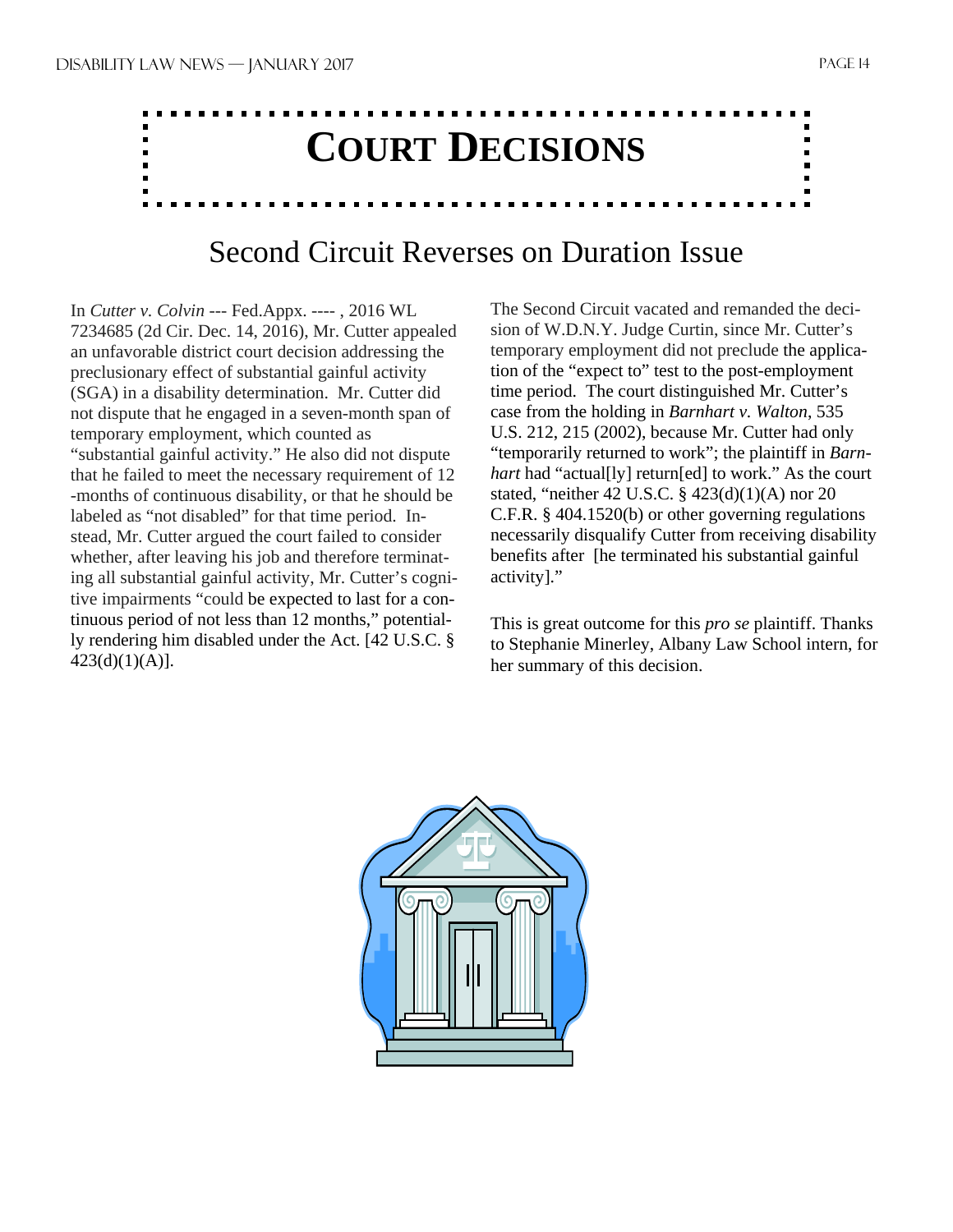## Late Complaint Allowed as Timely Filed

We have cautioned in the past that missing appeals deadlines will at least cause some agita, if not outright panic. Those situations call for creative lawyering, as evidenced by a recent N.D.N.Y case.

Plaintiff filed a federal court complaint a few days beyond the 60 day appeal period. SSA moved to dismiss the complaint as untimely. After the Commissioner's motion was filed, plaintiff's attorney went to the Appeals Council and asked for an extension of time to file the federal court action. The Appeals Council granted the request and extended the time to file to the date the complaint was actually filed.

The Commissioner cried foul, arguing the Appeals Council had no authority to extend the time to file because the filing of plaintiff's complaint divested the SSA of jurisdiction, and in any event, the extension was improvidently granted.

Magistrate Judge Peebles disagreed with both of the Commissioner's arguments. The Magistrate Judge

found the Commissioner was authorized to entertain requests for extensions of time to file civil action filed after commencement of the civil action pursuant to HALLEX 1-3-9-92(c). The Commissioner's argument that the Appeals Council could not provide the extension was therefore found to be without merit.

The court refused to review whether the extension was improvidently granted, noting the Appeals Council action was not a final decision of the Commissioner over which the court had jurisdiction pursuant to 42 U.S.C. §405(g). Magistrate Peebles denied the government's motion and allowed the complaint to go forward as timely filed. *Purcell v. Colvin*, 5:16- CV-0465 (DEP) (N.D.N.Y. Nov.4, 2016)(available as DAP # 582).

So just in case you think the Commissioner's lawyers are not counting to make sure your appeals are timely, think again. Congratulations to plaintiff's counsel, Paul Eaglin of Syracuse.

## CE Lawsuit Settled



The U.S. District Court in San Francisco has preliminarily approved a settlement in a class-action lawsuit that challenged the Social Security

Administration's (SSA) reliance on a Bay Area consultative examiner whose reports were unprofessional and often incomplete and inaccurate. The suit charged that SSA continued to use this doctor's reports to deny disability benefits for years, even after he was disqualified for failure to comply with notices of corrective action.

The settlement agreement would give many of the 6,500 class members who were examined by the now

-disqualified doctor and had their benefits terminated or denied the option to have SSA re-determine their disability claims ‐ without using that doctor's report. Under the agreement, Social Security also would review its own processes for monitoring the doctors contracted to conduct these exams in the future. Plaintiffs were ably represented by Morrison & Foerster LLP, Justice in Aging, and the Legal Aid Society of San Mateo County.

http://www.justiceinaging.org/our-work/litigation/ hart-v-colvin-litigation/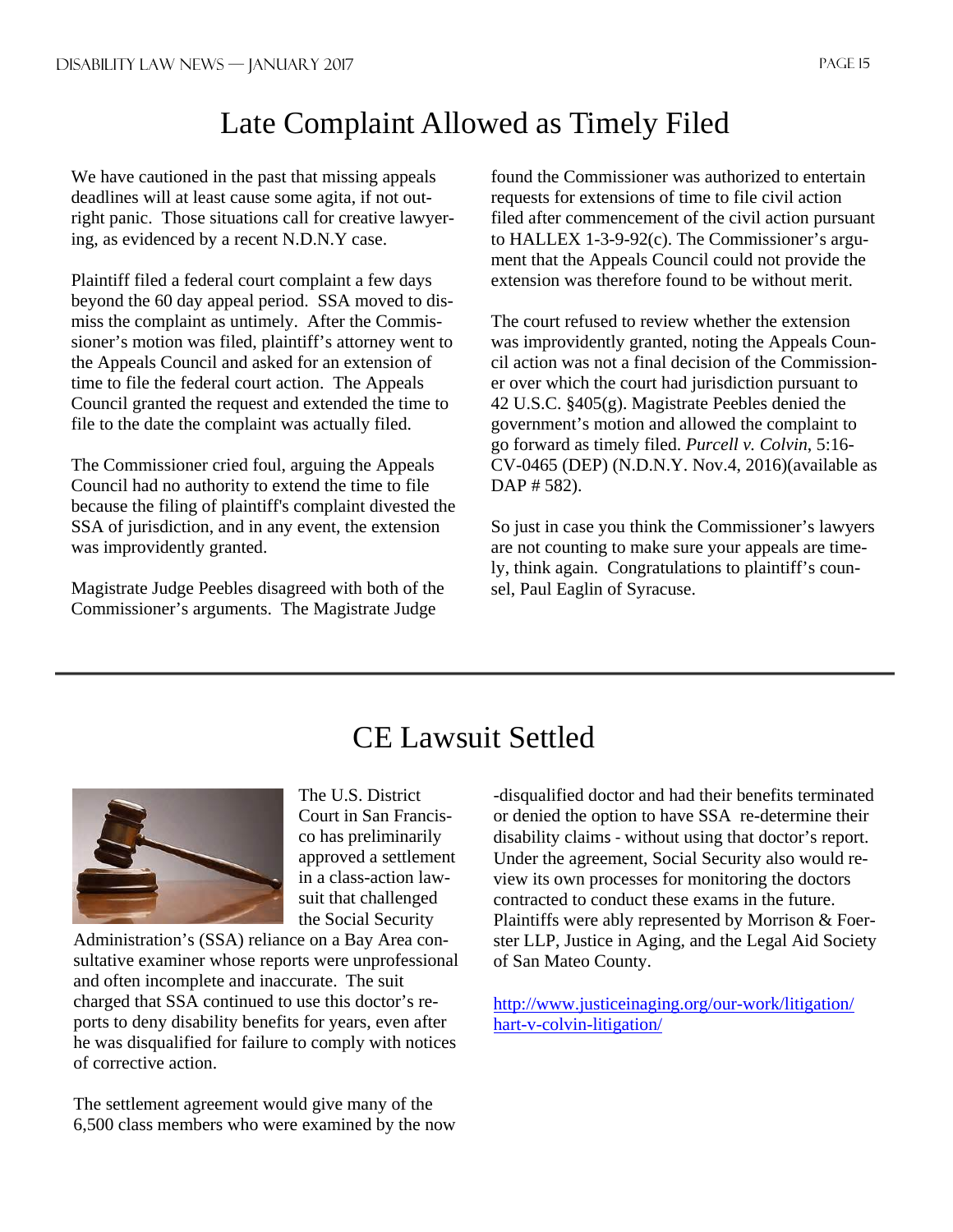

## "Pickle" People Qualify for Medicaid



Medicaid benefits can help increase the affordability of Medicare for some low-income people who qualify. In most states, one avenue for qualifying for Medicaid benefits is "Pickle" eligibility, which is available to certain individuals who once received both SSI and Social Security benefits but now only receive Social Security because their income exceeds SSI limits.

Older adults who are eligible through the Pickle Amendment can save hundreds or even thousands of dollars a year in Medicare Part B premiums and copayments. Younger adults with disabilities, particularly those who do not live in states that have expanded Medicaid, may also find Pickle eligibility to be a lifesaver.

Figuring out whether your client might qualify for Medicaid under Pickle rules can seem daunting, but thanks to a tool developed by the Tennessee Justice Center, it's really not hard at all. The tool has just been updated for 2017 and makes it easy to do the math to determine whether your client will qualify. Thanks to our colleagues at Justice in Aging for this valuable information.

http://www.justiceinaging.org/wp-content/uploads/2016/12/2017-Pickle-chart-revised-re.-209b-listing-12-22-16.pdf

## SSA Partners with VA to Improve Services



On October 11, 2016, the Social Security Administration (SSA) and the U. S. Department of Veteran Affairs (VA) launched a new initiative to improve services to Veterans and their dependents who apply for Social Security disability benefits. This new national initiative enables Social Security disability processing sites to receive medical records electronically from all VA facilities via health information technology (health IT) through a system-generated request.

Health IT capability uses existing information systems and supports national standards, policies, and technology to share health information securely through the eHealth Exchange. This technology enables SSA to access veterans' health information electronically. Visit https://www.ssa.gov/disabilityssi/hit/

## Baltimore Payment Center Contact Info

Trying to find out when your clients will actually receive benefits awarded to them? Or have an overpayment issue you need to discuss with the Payment center? The most up-to-date contact information for the Baltimore Payment Center is available at: https://www.ssa.gov/representation/pct\_contact\_info\_under54.htm



## Wayback Machine Archive Saves the Day

A recent query on the DAP listserv inquired about the availability of an old HAL-LEX section no longer available on SSA's website. DAP advocate Jim Murphy found the missing section using the website Wayback Machine, an internet archive site. According to its webpage, the site accesses more than 279 billion web pages saved over time. Check it out. https://archive.org/web/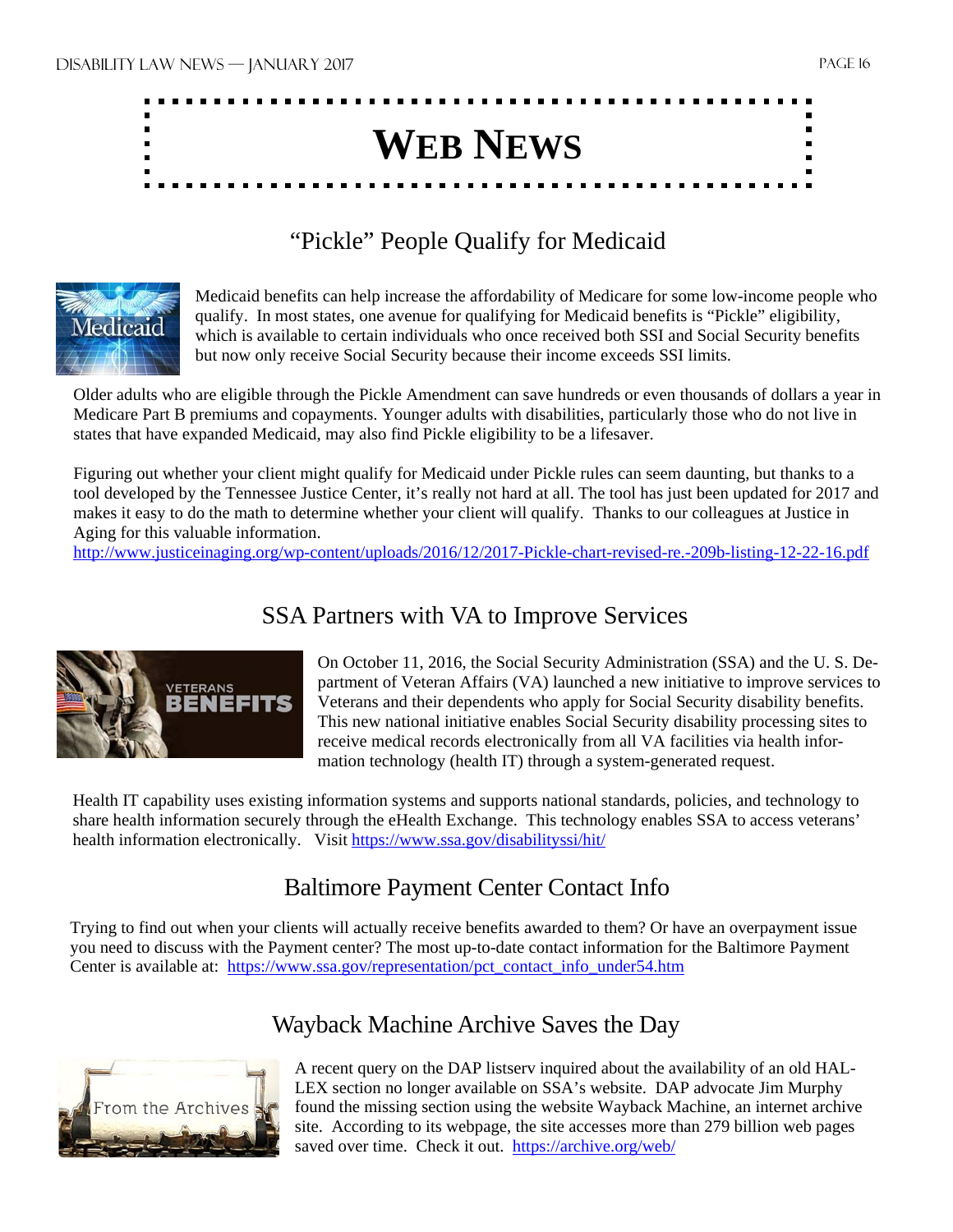## SSA Field Offices Customer Waiting Times on the Rise

The Social Security Administration's (SSA) Office of the Inspector General issued a report in December 2016 documenting customer wait times at the Social Security Administration's (SSA) field offices. "Customer Waiting Times in the Social Security Administration's Field Offices" -Report Number: A-04- 17-50216.

According to the report, SSA administers its programs and services through a network of approximately 1,220 field offices in 10 regions that serve the public throughout the United States. In 2011, SSA began reducing field offices' operating hours. As a result, as of the date of the review, field offices were opened to the public four hours fewer per week than before SSA made these changes.

According to SSA, the number of open field offices decreased from 1,238 field offices in FY 2010 to 1,219 field offices in FY 2015. Additionally, the number of field office employees declined approximately five percent from 29,114 in FY 2010 to 27,677 in FY 2015.

The total number of people visiting SSA field offices steadily increased between fiscal years (FY) 2006 and 2010. The number of visitors began declining in FY 2011, and declined each year through FY 2015 - so much so, there were approximately 4.7 million fewer visitors to SSA field offices in FY 2015 than in FY 2010.

Despite significant decreases in SSA field office visits from FY 2010 to FY 2015, customer wait times have considerably increased. For all SSA regions, the average wait time increased 37 percent from FY 2010 to FY 2015. In contrast, the New York region experienced a more modest increase of eight percent, falling well below the national average.

The number of visitors to SSA field offices who waited longer than one hour for service also significantly increased from FY 2010 to FY 2015. In fact, for all regions, the number of field office visitors who waited longer than one hour for service increased from 2.3 million visitors in FY 2010, to 4.5 million visitors in FY 2015. That is a substantial 95 percent increase. Additionally, more than 11 percent of all visitors to SSA field offices waited longer than one hour for service in FY 2015. In contrast, only about five percent of visitors waited longer than one hour in FY 2010.

The Office of the Inspector General plans to conduct a follow-up review to examine factors affecting slow wait times and how SSA is managing field office wait times.

Thanks to Empire Justice Center paralegal Keith Jensen for summarizing this report, which is available at https://oig.ssa.gov/audits-and-investigations/auditreports/A-04-17-50216

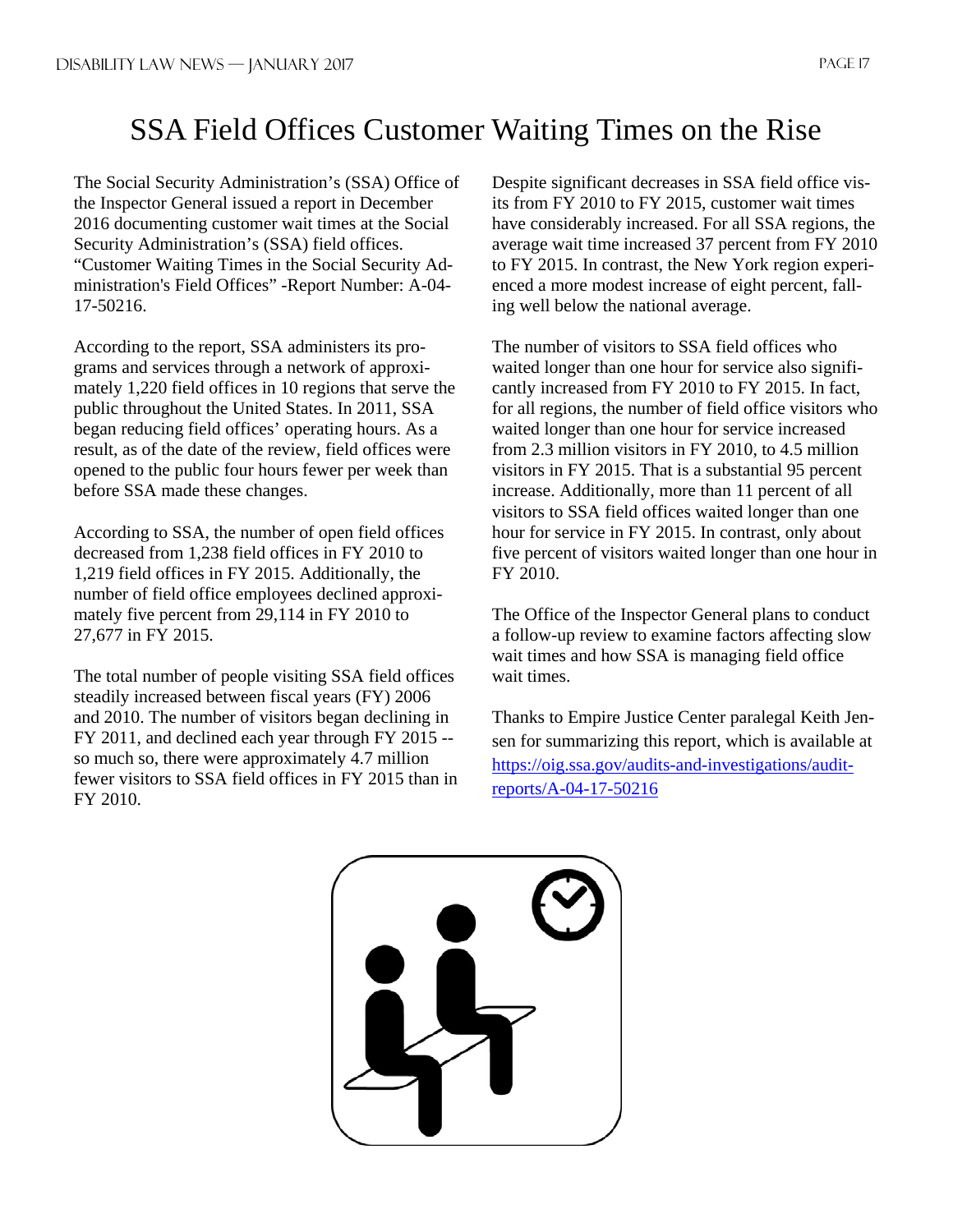## Requesting Correctional Facilities Records



Advocates face endless challenges requesting medical records to support their clients' disability claims, and complying with the Social Security Administration's "all evidence rules." See the March 2015 edition of this newsletter outlining

the new rules. http://www.empirejustice.org/issueareas/disability-benefits/rules--regulations/finalsubmission-of-evidence.html#.WIkOQU0izcs . But those challenges are even greater when trying to secure medical records from New York State Department of Corrections and Community Supervision (DOCCS).

There are some guidelines for these requests, which are governed by http://www.doccs.ny.gov/ Directives/2010.pdf. Special provisions for requesting mental health and drug and alcohol records are in section VII-D.

According to the directives, medical records of individuals can be requested under Public Officer's Law 87 (FOIL) or Public Health Law Section 18 and HIP-PA. Requests for medical records should be in writing and addressed to the Nurse Administrator or Records Access Officer of the designated correctional facility. A valid authorization that complies with HIPPA is needed to send medical records to a third party. All requests for medical records received by the Records Access Officer must be acknowledged within five business days of receipt, informing the requester that the request is being forwarded and processed by the Nurse Administrator.

Mental health records are maintained by the Office of Mental Health (OMH) rather than DOCCS. Where the records are physically kept depends on the facility, and the amount of time the inmate has been absent from the facility. The Central New York Psychiatric Center in Marcy is technically the psychiatric center for all state prisons. See OMH website for a list of all psychiatric centers, and satellite units: https:// www.omh.ny.gov/omhweb/bootstrap/providers.html

Requests for mental health records should be forwarded to the facility/ Satellite Mental Health Unit, Attention: Unit Chief. If the facility does not have a mental health unit, the requests should be forwarded to: Bureau of Forensic Services, 44 Holland Avenue, Albany, New York 12229.

Requests for records involving drug and alcohol treatment are even more complicated. According to the directive, the Department cannot release drug and alcohol records without (i) a court order (and ordinary subpoena is not valid); (ii) a request for such records by a hospital, physician or other health care provider in the case of a medical emergency; (iii) a request for certain drug and alcohol abuse records to which the Federal Regulations 42 CFR 2.11 et seq. do not apply; or (iv) a signed release by the subject of the record. A former inmate can authorize the release of drug and alcohol records by signing either departmental form #1079, "Release of Drug and Alcohol Abuse Records" (Department request), or form #1080, "Release of Drug and Alcohol Abuse Records."

Can DOCCS charge for these records? Again, per the Directive, the Department is not permitted to charge any fee for searching records on-site, for making them available for public inspection (unless redactions are required), or for certification of copies. The fee for photocopies of a Department record, however, shall be twenty five cents per page, for a paper copy, or the actual cost of reproducing the record. Postage may also be charged when copies are mailed.

For non-paper records (e.g., Loronix or other electronic records), the agency may charge the actual cost of reproducing a record if over two hours of staff time, or an outside professional service is needed to prepare a copy of the requested records. A person requesting a record should be informed of the estimated cost of preparing a copy for the record. Depending upon the relationship between the Department and the person requesting the records, the Assistant Records Offices may provide the records with a bill for fees due, require assurance of payment before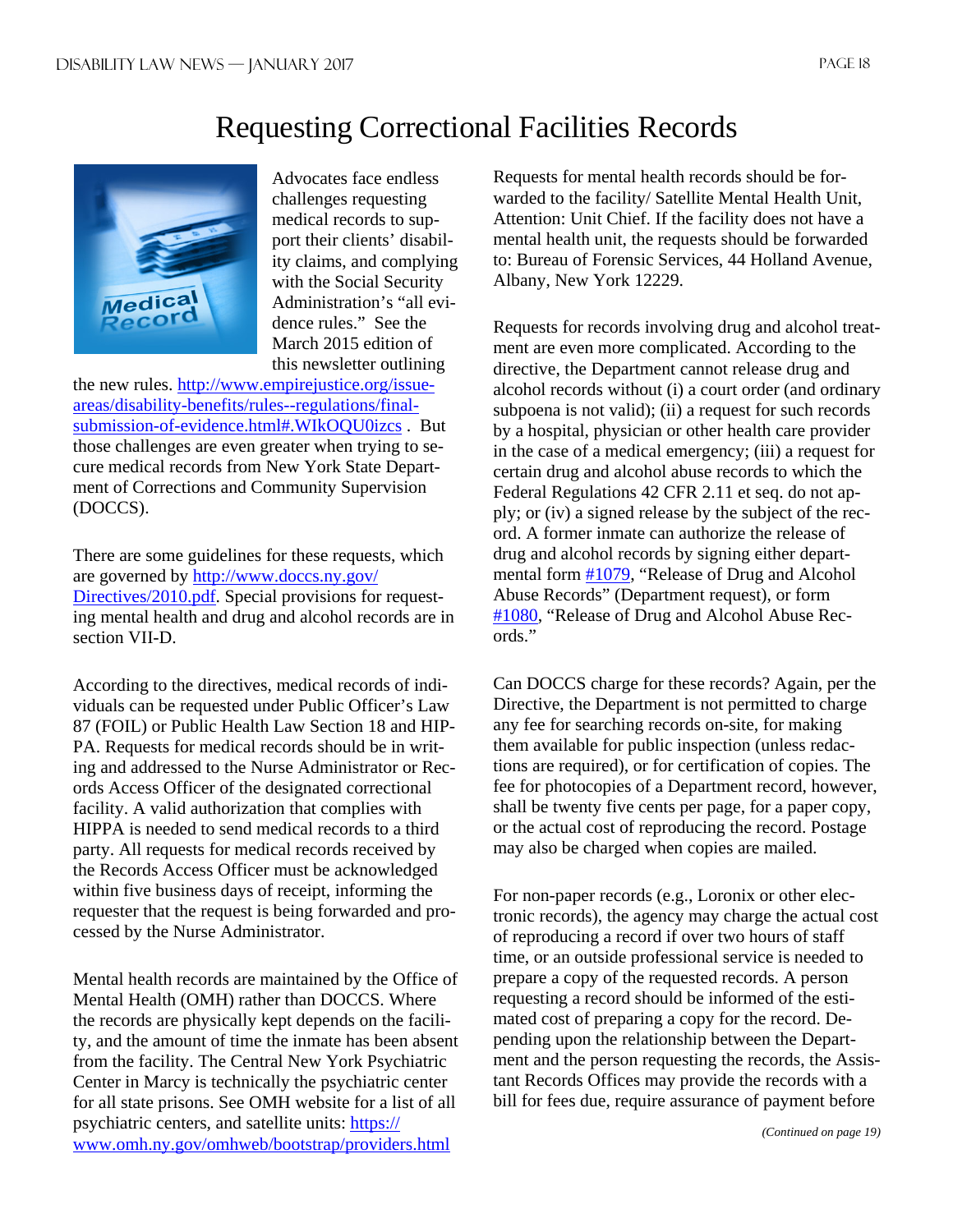## Requesting Correctional Facilities Records- Continued

#### *(Continued from page 18)*

copies of the record are delivered, or require payment in advance of delivery.

Note the fee will be waived when the documents are being provided to an agency of the Federal, State, or local government. The fee may be waived in the discretion of the Records Access Officer when circumstances warrant it.

It is not clear if DOCCS can be persuaded to waive fees pursuant to Sections 17 & 18 of the Public Health Law, which provide that a qualified person shall not be denied access to patient information solely because of inability to pay. Advocates report some success in this regard. Other advocates suggest requesting records be sent directly to SSA or the client's local Department of Social Services (DSS) to avoid fees.

Keep us informed about your successes—or lack thereof—in obtaining prison records. And thanks to Jim Murphy of the Cortland Office of Central NY Legal Services, and David Ralph of the Elmira office of LawNY for sharing their tips.

## SSA Public Affairs Specialists Available

Did you know that the Social Security Administration (SSA) has Public Affairs Specialists (PAS) who might be able to answer your questions or even run interference with a District Office? They serve as spokespeople and trainers for SSA. They conduct briefings and workshops about all SSA-related issues, and often serve as ombudsman, reporting directly to their Area Directors.

Everett Lo (everett.lo@ssa.gov) heads SSA's New York Regional Public Affairs Office, but there are PASs throughout the state:

| Mid / Lower Manhattan          | Debbie Figueroa                            | debbie.figueroa@ssa.gov                            |
|--------------------------------|--------------------------------------------|----------------------------------------------------|
| Northern Manhattan             | <b>Shirley Saxton</b>                      | shirley.saxton@ssa.gov                             |
| Bronx / Westchester            | Bernie Rosen                               | bernard.rosen@ssa.gov                              |
| Lower Hudson Valley            | Adrienne Vavricka                          | adrienne.vavricka@ssa.gov                          |
| Brooklyn, Queens & Long Island | <b>Shauntell Greene</b><br>Nilsa Henriquez | shauntel.greene@ssa.gov<br>nilsa.henriquez@ssa.gov |
| Norther NYS (Albany)           | Elizabeth Pivonka                          | elizabeth.pivonka@ssa.gov                          |
| Northern NYS (Buffalo)         | Ben Stump                                  | ben.stump@ssa.gov                                  |

See https://www.ssa.gov/ny/community.htm.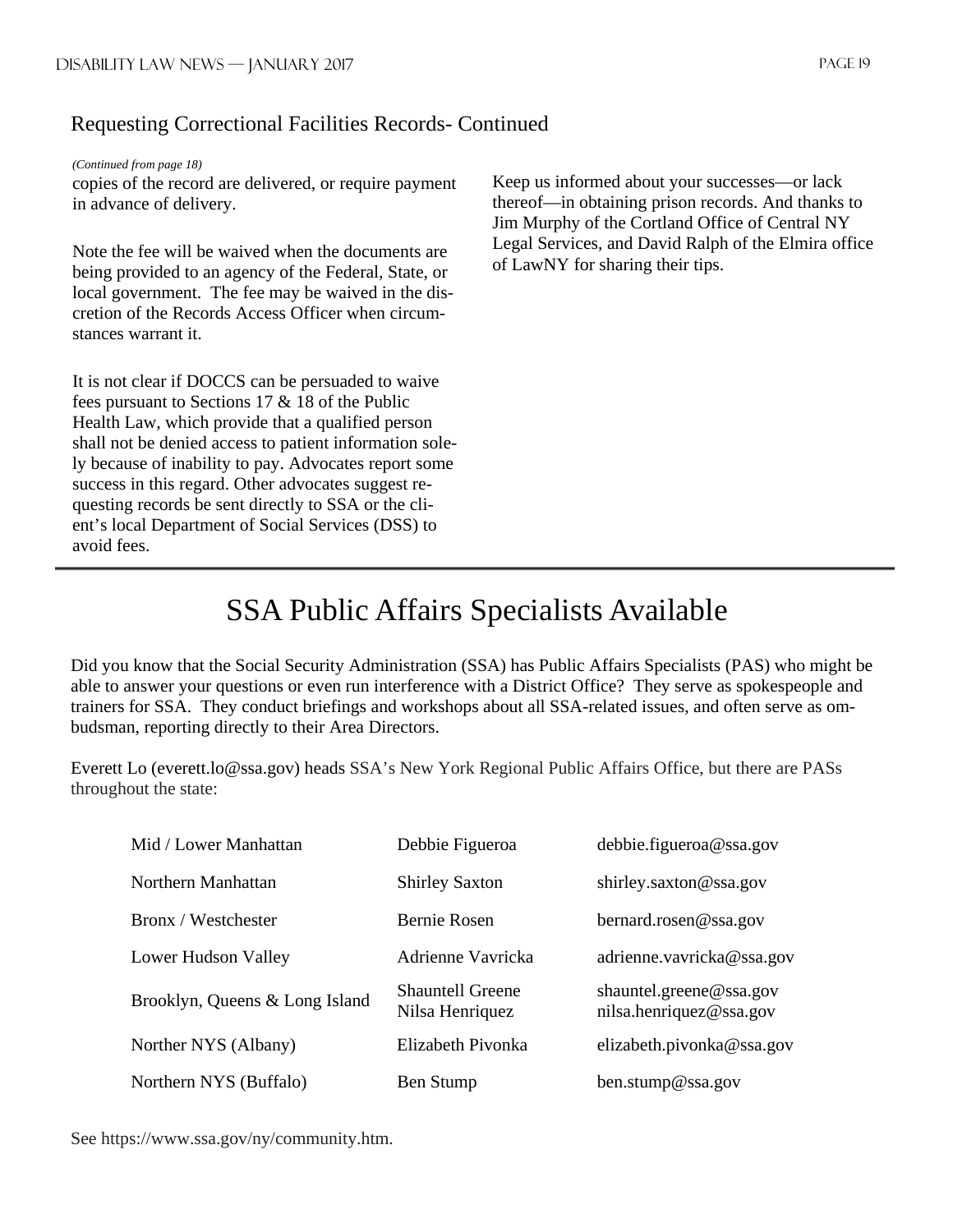

This "Bulletin Board" contains information about recent disability decisions from the United States Supreme Court and the United States Court of Appeals for the Second Circuit. These summaries, as well as summaries of earlier decisions, are also available at www.empirejustice.org.

We will continue to write more detailed articles about significant decisions as they are issued by these and other Courts, but we hope that this list will help advocates gain an overview of the body of recent judicial decisions that are important in our judicial circuit.

## **SUPREME COURT DECISIONS**

#### *Astrue v. Capato, ex rel. B.N.C.,* 132 S.Ct. 2021 (2012)

A unanimous Supreme Court upheld SSA's denial of survivors' benefits to posthumously conceived twins because their home state of Florida does not allow them to inherit through intestate succession. The Court relied on Section 416(h) of the Social Security Act, which requires, *inter alia,* that an applicant must be eligible to inherit the insured's personal property under state law in order to be eligible for benefits. In rejecting Capato's argument that the children, conceived by in vitro fertilization after her husband's death, fit the definition of child in Section 416 (e), the Court deferred to SSA's interpretation of the Act.

#### *Barnhart v. Thomas,* 124 S. Ct. 376 (2003)

The Supreme Court upheld SSA's determination that it can find a claimant not disabled at Step Four of the sequential evaluation without investigation whether her past relevant work actually exists in significant numbers in the national economy. A unanimous Court deferred to the Commissioner's interpretation that an ability to return to past relevant work can be the basis for a denial, even if the job is now obsolete and the claimant could otherwise prevail at Step Five (the "grids"). Adopted by SSA as AR 05-1c.

#### *Barnhart v. Walton***,** 122 S. Ct. 1265 (2002)

The Supreme Court affirmed SSA's policy of denying SSD and SSI benefits to claimants who return to work and engage in substantial gainful activity (SGA) prior to adjudication of disability within 12 months of onset of disability. The unanimous decision held that the 12-month durational requirement applies to the inability to engage in SGA as well as the underlying impairment itself.

*Sims v. Apfel***,** 120 S. Ct. 2080 (2000)

The Supreme Court held that a Social Security or SSI claimant need not raise an issue before the Appeals Council in order to assert the issue in District Court. The Supreme Court explicitly limited its holding to failure to "exhaust" an issue with the Appeals Council and left open the possibility that one might be precluded from raising an issue.

#### *Forney v. Apfel***,** 118 S. Ct. 1984 (1998)

The Supreme Court finally held that individual disability claimants, like the government, can appeal from District Court remand orders. In *Sullivan v. Finkelstein*, the Supreme Court held that remand orders under 42 U.S.C. 405 (g) can constitute final judgments which are appealable to circuit courts. In that case the government was appealing the remand order.

#### *Shalala v. Schaefer***,** 113 S. Ct. 2625 (1993)

The Court unanimously held that a final judgment for purposes of an EAJA petition in a Social Security case involving a remand is a judgment "entered by a Court of law and does not encompass decisions rendered by an administrative agency." The Court, however, further complicated the issue by distinguishing between 42 USC §405(g) sentence four remands and sentence six remands.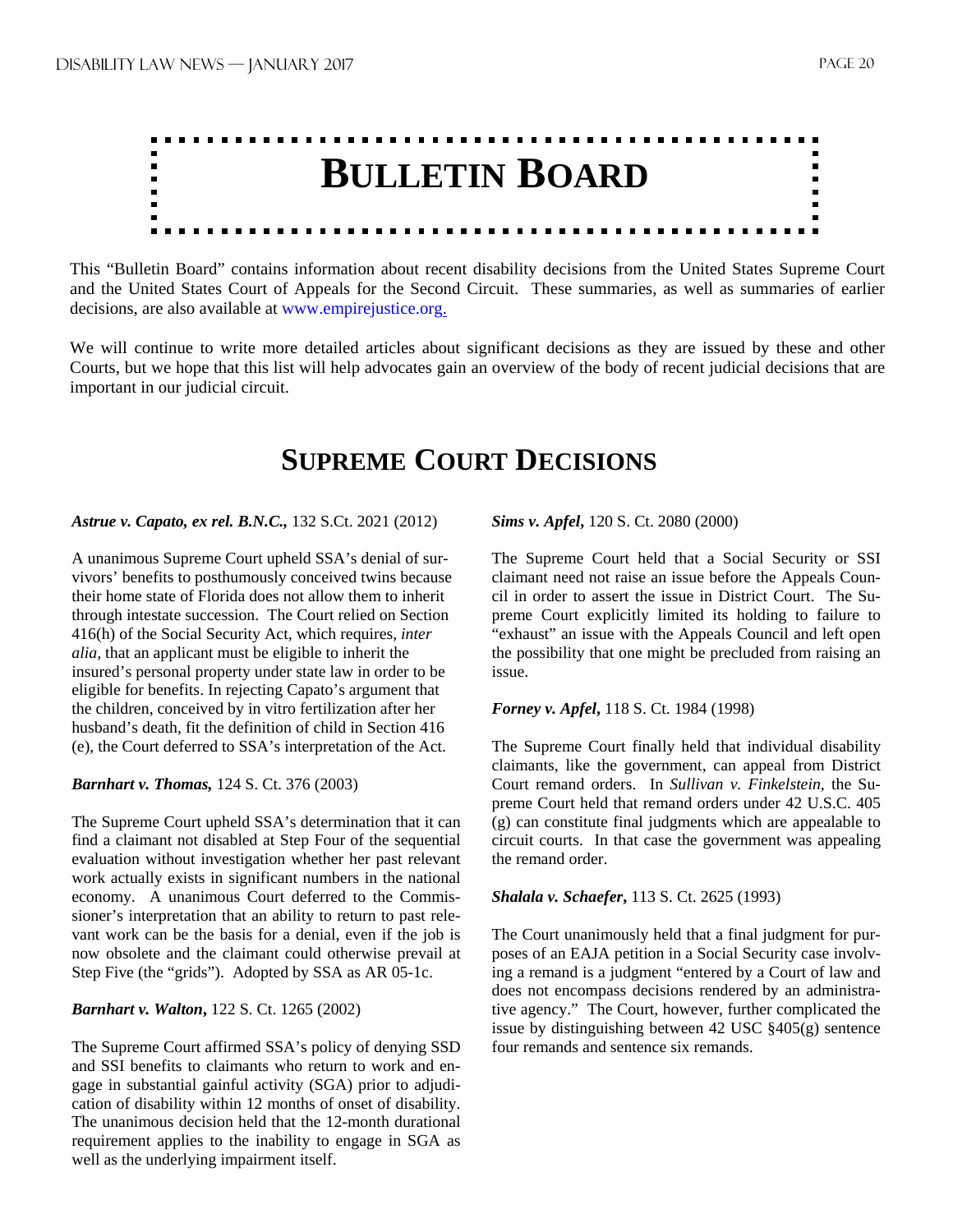## **SECOND CIRCUIT DECISIONS**

#### *Lesterhuis v. Colvin,* **805 F.3d 83 (2d Cir. 2015)**

The Court of Appeals remanded for consideration of a retrospective medical opinion from a treating physician submitted to the Appeals Council, citing *Perez v. Chater*, 77 F.3d 41, 54 (2d Cir. 1996). The ALJ's decision was not supported by substantial evidence in light of the new and material medical opinion from the treating physician that the plaintiff would likely miss four days of work per month. Since the vocational expert had testified a claimant who would be absent that frequently would be unable to work, the physician's opinion, if credited, would suffice to support a determination of disability. The court also faulted the district court for identifying gaps in the treating physician's knowledge of the plaintiff's condition. Citing *Burgess v. Astrue*, 537 F.3d 117, 128 (2d Cir. 2008), the court reiterated it may not "affirm an administrative action on grounds different from those considered by the agency."

#### *Greek v. Colvin***, 802 F.3d 370 (2d Cir 2015)**

The court remanded for clarification of the treating source's opinion, particularly as to the claimant's ability to perform postural activities. The doctor had also opined that Mr. Greek would likely be absent from work more than four days a month as a result of his impairments. Since a vocational expert testified there were no jobs Mr. Greek could perform if he had to miss four or more days of work a month, the court found the ALJ's error misapplication of the factors in the treating physician regulations was not harmless. "After all, SSA's regulations provide a very specific process for evaluating a treating physician's opinion and instruct ALJs to give such opinions 'controlling weight' *in all but a limited range of circumstances*. See 20 C.F.R. § 404.1527(c)(2); see also Burgess, 537 F.3d at 128." (Emphasis supplied.)

#### *McIntyre v. Colvin***, 758 F.3d 146 (2d Cir. 2014)**

The Court of Appeals for the Second Circuit found the ALJ's failure to incorporate all of the plaintiff's nonexertional limitations explicitly into the residual functional capacity (RCF) formulation or the hypothetical question posed to the vocational expert (VE) was harmless error. The court ruled that "an ALJ's hypothetical should explicitly incorporate any limitations in concentration, persistence, and pace." 758 F.3d at 152. But in this case, the evidence demonstrated the plaintiff could engage in simple, routine tasks, low stress tasks despite limits in concentration, persistence, and pace; the hypothetical thus implicitly incorporated those limitations. The court also held that the ALJ's decision was not internally inconsistent simply because he concluded that the same impairments he had found severe at Step two were not ultimately disabling.

#### *Cichocki v. Astrue,* **729 F.3d 172 (2d Cir. 2013)**

The Court held the failure to conduct a function-byfunction analysis at Step four of the Sequential Evaluation is not a *per se* ground for remand. In affirming the decision of the district court, the Court ruled that despite the requirement of Social Security Ruling (SSR) 96-8p, it was joining other circuits in declining to adopt a *per se* rule that the functions referred to in the SSR must be addressed explicitly.

#### *Selian v. Astrue,* **708 F.3d 409 (2d Cir. 2013)**

The Court held the ALJ improperly substituted her own lay opinion by rejecting the claimant's contention that he has fibromyalgia despite a diagnosis by his treating physician. It found the ALJ misconstrued the treating physician's treatment notes. It criticized the ALJ for relying too heavily on the findings of a consultative examiner based on a single examination. It also found the ALJ improperly substituted her own criteria for fibromyalgia. Citing the guidance from the American College of Rheumatology now made part of SSR 12-2p, the Court remanded for further proceedings, noting the required finding of tender points was not documented in the records.

The Court also held the ALJ's RFC determination was not supported by substantial evidence. It found the opinion of the consultative examiner upon which the ALJ relied was "remarkably vague." Finally, the court agreed the ALJ had erred in relying on the Grids to deny the claim. Although it upheld the ALJ's determination that neither the claimant's pain or depression were significant, it concluded the ALJ had not affirmatively determined whether the claimant's reaching limitations were negligible.

#### *Talavera v. Astrue,* **697 F.3d 145 (2d Cir. 2012)**

The Court of Appeals held that for purposes of Listing 12.05, evidence of a claimant's cognitive limitations as an adult establishes a rebuttable presumption that those limitations arose before age 22. It also ruled that while IQ scores in the range specified by the subparts of Listing 12.05 may be *prima facie* evidence that an applicant suffers from "significantly subaverage general intellectual functioning," the claimant has the burden of establishing that she also suffers from qualifying deficits in adaptive functioning. The court described deficits in adaptive functioning as the inability to cope with the challenges of ordinary everyday life.